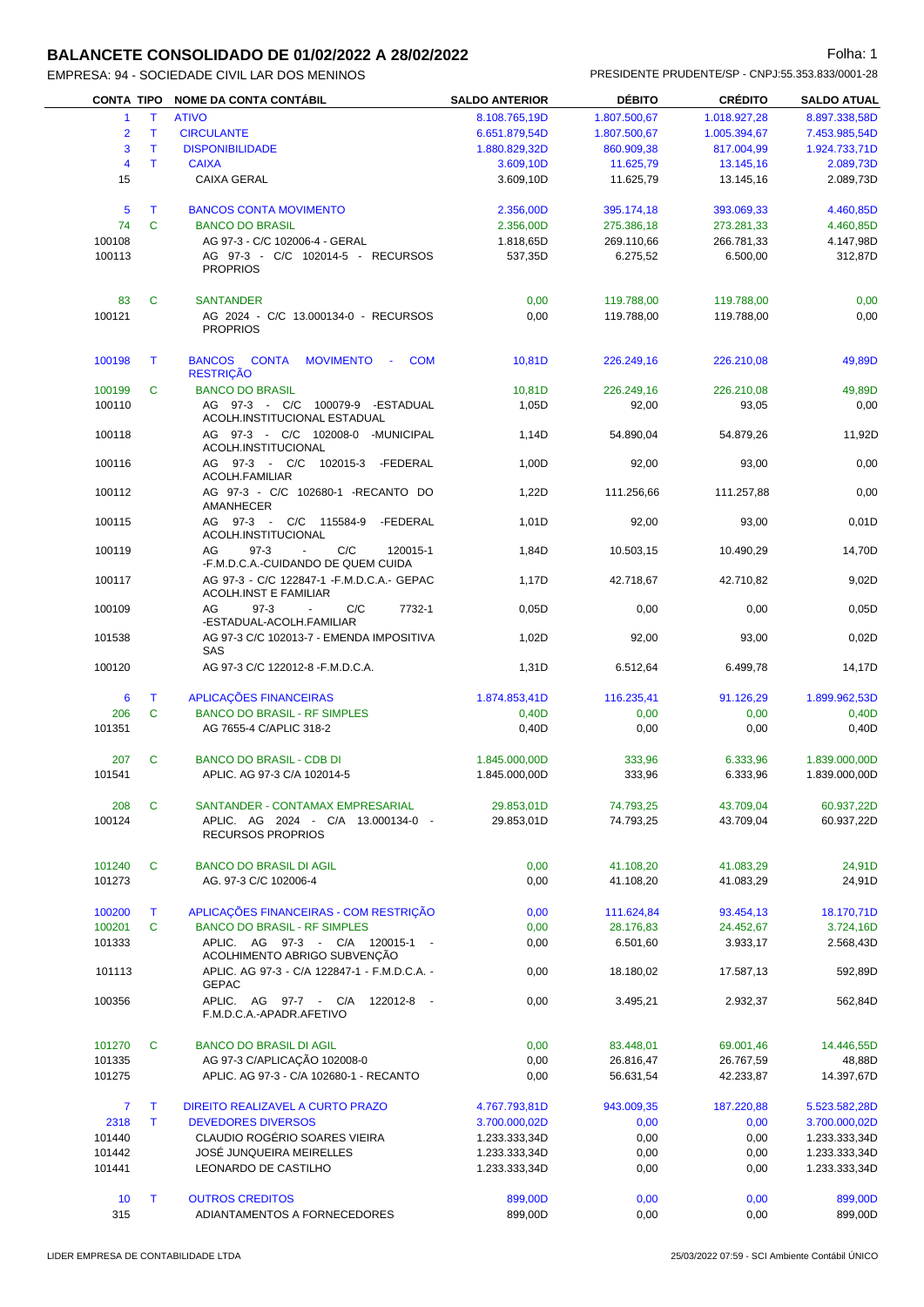#### **BALANCETE CONSOLIDADO DE 01/02/2022 A 28/02/2022 Folha: 2** Folha: 2

|                   |    | :SA. 94 - SUCIEDADE CIVIL LAR DUS MENINUS |                       |               | FINLOIDLINTL FINUDLINTL/OF " UNFU.00.000.000/000T "ZO |                    |
|-------------------|----|-------------------------------------------|-----------------------|---------------|-------------------------------------------------------|--------------------|
| <b>CONTA TIPO</b> |    | <b>NOME DA CONTA CONTÁBIL</b>             | <b>SALDO ANTERIOR</b> | <b>DÉBITO</b> | <b>CRÉDITO</b>                                        | <b>SALDO ATUAL</b> |
| 11                |    | ADIANTAMENTO A FUNCIONARIOS               | 7.386.84D             | 65.209,35     | 60.136,70                                             | 12.459,49D         |
| 262               |    | ADIANTAMENTO DE FERIAS                    | 7.386.84D             | 11.133.28     | 6.060,63                                              | 12.459,49D         |
| 252               |    | ADIANTAMENTO DE SALARIOS                  | 0.00                  | 54.076.07     | 54.076.07                                             | 0.00               |
| 100127            |    | SUBVENÇÕES A RECEBER                      | 1.059.367,00D         | 877.800,00    | 127.084,18                                            | 1.810.082,82D      |
| 100181            | C. | SUBVENÇÕES A RECEBER - ASSIST. SOCIAL     | 1.059.367,00D         | 51.000,00     | 58.184,18                                             | 1.052.182,82D      |
| 101443            |    | <b>ACOLHIMENTO INSTIT. MUNICIPAL</b>      | 319,600,00D           | 0.00          | 26.700,00                                             | 292.900.00D        |

| 11               | $\mathsf T$ | <b>ADIANTAMENTO A FUNCIONARIOS</b>                              | 7.386,84D                  | 65.209,35    | 60.136,70          | 12.459,49D                 |
|------------------|-------------|-----------------------------------------------------------------|----------------------------|--------------|--------------------|----------------------------|
| 262              |             | ADIANTAMENTO DE FERIAS                                          | 7.386,84D                  | 11.133,28    | 6.060,63           | 12.459,49D                 |
| 252              |             | ADIANTAMENTO DE SALARIOS                                        | 0,00                       | 54.076,07    | 54.076,07          | 0,00                       |
| 100127           | Т           | SUBVENÇÕES A RECEBER                                            | 1.059.367,00D              | 877.800,00   | 127.084,18         | 1.810.082,82D              |
| 100181           | C           | SUBVENÇÕES A RECEBER - ASSIST. SOCIAL                           | 1.059.367,00D              | 51.000,00    | 58.184,18          | 1.052.182,82D              |
| 101443           |             | <b>ACOLHIMENTO INSTIT. MUNICIPAL</b>                            | 319.600,00D                | 0,00         | 26.700,00          | 292.900,00D                |
| 101120           |             | ACOLHIMENTO INSTIT.ESTADUAL                                     | 251.364,00D                | 0,00         | 0,00               | 251.364,00D                |
| 100188           |             | ACOLHIMENTO INSTIT.FEDERAL                                      | 172.386,00D                | 0,00         | 0,00               | 172.386,00D                |
| 101670           |             | F.M.D.C.A - APADR.AFETIVO                                       | 0,00                       | 51.000,00    | 3.480,37           | 47.519,63D                 |
| 101504           |             | F.M.D.C.A CUIDANDO DE QUEM CUIDA                                | 53.620,00D                 | 0,00         | 6.472,32           | 47.147,68D                 |
| 101492           |             | F.M.D.C.A.-GEPAC                                                | 262.397,00D                | 0,00         | 21.531,49          | 240.865,51D                |
| 100128           | C           | SUBVENÇÕES A RECEBER - EDUCAÇÃO                                 | 0,00                       | 826.800,00   | 68.900,00          | 757.900,00D                |
| 100183           |             | RECANTO DO AMANHANHECER                                         | 0,00                       | 826.800,00   | 68.900,00          | 757.900,00D                |
| 16               | T           | <b>TRIBUTOS A RECUPERAR/COMPENSAR</b>                           | 140,95D                    | 0,00         | 0,00               | 140,95D                    |
| 341              |             | <b>IRRF A COMPENSAR</b>                                         | 140,95D                    | 0,00         | 0,00               | 140,95D                    |
| 100              | Т           | DESPESAS DO EXERCÍCIO SEGUINTE                                  | 3.256,41D                  | 3.581,94     | 1.168,80           | 5.669,55D                  |
| 101              | T.          | DESPESAS DO EXERCÍCIO SEGUINTE                                  | 3.256,41D                  | 3.581,94     | 1.168,80           | 5.669,55D                  |
| 100129           |             | SEGUROS A APROPRIAR                                             | 3.256,41D                  | 3.581,94     | 1.168,80           | 5.669,55D                  |
| 17               | Т           | <b>ATIVO NÃO CIRCULANTE</b>                                     | 1.432.502,65D              | 0,00         | 13.532,61          | 1.418.970,04D              |
| 87               | T           | <b>INVESTIMENTOS</b>                                            | 439.071,05D                | 0,00         | 1.440,17           | 437.630,88D                |
| 100141           | T.          | <b>OUTROS INVESTIMENTOS</b>                                     | 2.000,00D                  | 0,00         | 0,00               | 2.000,00D                  |
| 100142           |             | <b>IMAGENS SAGRAS</b>                                           | 2.000,00D                  | 0,00         | 0,00               | 2.000,00D                  |
|                  |             |                                                                 |                            |              |                    |                            |
| 100137           | т           | <b>IMOVEIS PARA RENDA</b>                                       | 432.049,52D                | 0,00         | 0,00               | 432.049,52D                |
| 100140           |             | AV. BRASIL Nº 2592 - AUTO POSTO LADOME                          | 300.000,00D                | 0,00         | 0,00               | 300.000,00D                |
| 100138           |             | AV. SALIM F. MALUF Nº 2340 - AUTO POSTO<br>LAR DOS MENINOS      | 132.049,52D                | 0,00         | 0,00               | 132.049,52D                |
| 100145           | т           | <b>DEPRECIACAO - IMOVEIS PARA RENDA</b>                         | 156.978,47C                | 0,00         | 1.440,17           | 158.418,64C                |
| 100148           |             | DEPR AV. BRASIL Nº 2592 - AUTO POSTO<br>LADOME                  | 109.000,00C                | 0,00         | 1.000,00           | 110.000,00C                |
| 100146           |             | DEPR AV. SALIM F. MALUF Nº 2340 - AUTO<br>POSTO LAR DOS MENINOS | 47.978,47C                 | 0,00         | 440,17             | 48.418,64C                 |
| 101542           | Т           | TITULOS DE CAPITALIZAÇÃO                                        | 162.000,00D                | 0,00         | 0,00               | 162.000,00D                |
| 101543           | C           | <b>BANCO DO BRASIL</b>                                          | 150.000,00D                | 0,00         | 0,00               | 150.000,00D                |
| 101544           |             | <b>OURO CAP</b>                                                 | 50.000,00D                 | 0,00         | 0,00               | 50.000,00D                 |
| 101545           |             | <b>OURO CAP</b>                                                 | 50.000,00D                 | 0,00         | 0,00               | 50.000,00D                 |
| 101546           |             | <b>OURO CAP</b>                                                 | 50.000,00D                 | 0,00         | 0,00               | 50.000,00D                 |
| 101879           | C.          | PORTO SEGURO                                                    | 12.000,00D                 | 0,00         | 0,00               | 12.000,00D                 |
| 101880           |             | SEGURO DE CAPITALIZAÇÃO - ALUGUEL                               | 12.000,00D                 | 0,00         | 0,00               | 12.000,00D                 |
| 20               | T           | <b>IMOBILIZADO</b>                                              | 2.164.064,27D              | 0,00         | 0,00               | 2.164.064,27D              |
| 21               | T.          | <b>BENS EM OPERACAO</b>                                         | 2.155.724,27D              | 0,00         | 0,00               | 2.155.724,27D              |
| 415              |             | COMPUTADORES E PERIFERICOS                                      | 3.250,00D                  | 0,00         | 0,00               | 3.250,00D                  |
| 420              |             | <b>EDIFICIOS</b>                                                | 1.076.763,40D              | 0,00         | 0,00               | 1.076.763,40D              |
| 101762           |             | LUZ SOLAR/ENERGIA FOTOVOLTAICA                                  | 108.500,00D                | 0,00         | 0,00               | 108.500,00D                |
| 413              |             | MAQUINAS E EQUIPAMENTOS                                         | 24.130,10D                 | 0,00         | 0,00               | 24.130,10D                 |
| 412              |             | MOVEIS E UTENSILIOS                                             | 568.928,87D                | 0,00         | 0,00               | 568.928,87D                |
| 425              |             | <b>VEICULOS</b>                                                 | 374.151,90D                | 0,00         | 0,00               | 374.151,90D                |
|                  |             |                                                                 |                            |              |                    |                            |
| 101257           | T           | <b>IMOBILIZADO PROJETOS</b>                                     | 8.340,00D                  | 0,00         | 0,00               | 8.340,00D                  |
| 101261           |             | COMPUTADORES ABRIGO                                             | 4.170,00D                  | 0,00         | 0,00               | 4.170,00D                  |
| 101262<br>101260 |             | COMPUTADORES RECANTO<br><b>COMPUTADORES SVP</b>                 | 2.780,00D<br>1.390,00D     | 0,00<br>0,00 | 0,00<br>0,00       | 2.780,00D<br>1.390,00D     |
|                  |             |                                                                 |                            |              |                    |                            |
| 22               | T           | DEPRECIACAO ACUMULADA                                           | 1.170.632,67C              | 0,00         | 12.092,44          | 1.182.725,11C              |
| 100415<br>101255 | T.          | DEPRECIAÇÃO ACUMULADA<br>DEPRECIAÇÃO ACUM. S/ COMPUTADORES      | 1.170.632,67C<br>1.946,28C | 0,00<br>0,00 | 12.092,44<br>69,51 | 1.182.725,11C<br>2.015,79C |
| 101254           |             | <b>ABRIGO</b><br>DEPRECIAÇÃO ACUM. S/ COMPUTADORES              | 1.297,52C                  | 0,00         | 46,34              | 1.343,86C                  |
| 101253           |             | <b>RECANTO</b><br>DEPRECIAÇÃO ACUM. S/ COMPUTADORES             | 648,76C                    | 0,00         | 23,17              | 671,93C                    |
| 473              |             | <b>SVP</b><br>DEPRECIACAO ACUM. S/COMPUTADORES E                | 1.981,76C                  | 0,00         | 54,17              | 2.035,93C                  |
| 475              |             | <b>PERIFERICOS</b><br>DEPRECIACAO ACUM. S/EDIFICIOS             | 386.502,95C                | 0,00         | 3.589,22           | 390.092,17C                |
|                  |             |                                                                 |                            |              |                    |                            |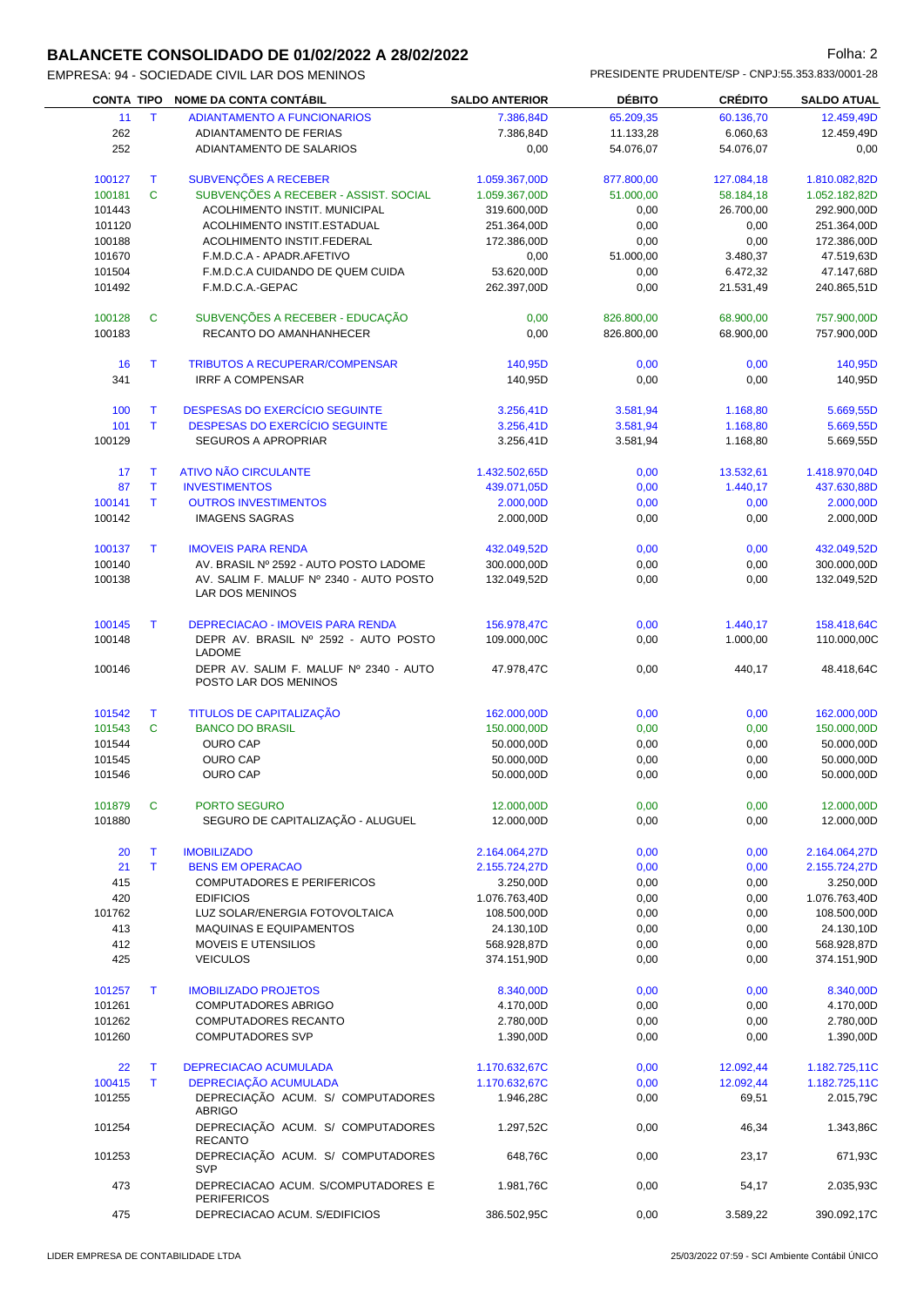#### **BALANCETE CONSOLIDADO DE 01/02/2022 A 28/02/2022 Folha: 3** Folha: 3

| <b>CONTA TIPO</b> | <b>NOME DA CONTA CONTÁBIL</b>                                    |   | <b>SALDO ANTERIOR</b> | <b>DÉBITO</b> | <b>CRÉDITO</b> | <b>SALDO ATUAL</b> |
|-------------------|------------------------------------------------------------------|---|-----------------------|---------------|----------------|--------------------|
| 471               | ACUM.<br>S/MAQUINAS<br><b>DEPRECIACAO</b><br><b>EQUIPAMENTOS</b> | Ε | 2.796.76C             | 0.00          | 176.94         | 2.973,70C          |
| 470               | S/MOVEIS<br><b>DEPRECIACAO</b><br>ACUM.<br><b>UTENSILIOS</b>     | Е | 447.476,39C           | 0,00          | 4.073.63       | 451.550,02C        |
| 479               | DEPRECIACAO ACUM. S/VEICULOS                                     |   | 327.982.25C           | 0.00          | 4.059.46       | 332.041,71C        |
| 25                | <b>ATIVO COMPENSADO</b>                                          |   | 24.383,00D            | 0,00          | 0,00           | 24.383,00D         |
| 26                | <b>CONTAS DE COMPENSACAO</b>                                     |   | 24.383,00D            | 0,00          | 0,00           | 24.383,00D         |
| 27                | <b>COMPENSADO</b>                                                |   | 24.383,00D            | 0,00          | 0,00           | 24.383,00D         |
| 101138            | <b>BENS EM COMODATO</b>                                          |   | 24.383.00D            | 0.00          | 0.00           | 24.383.00D         |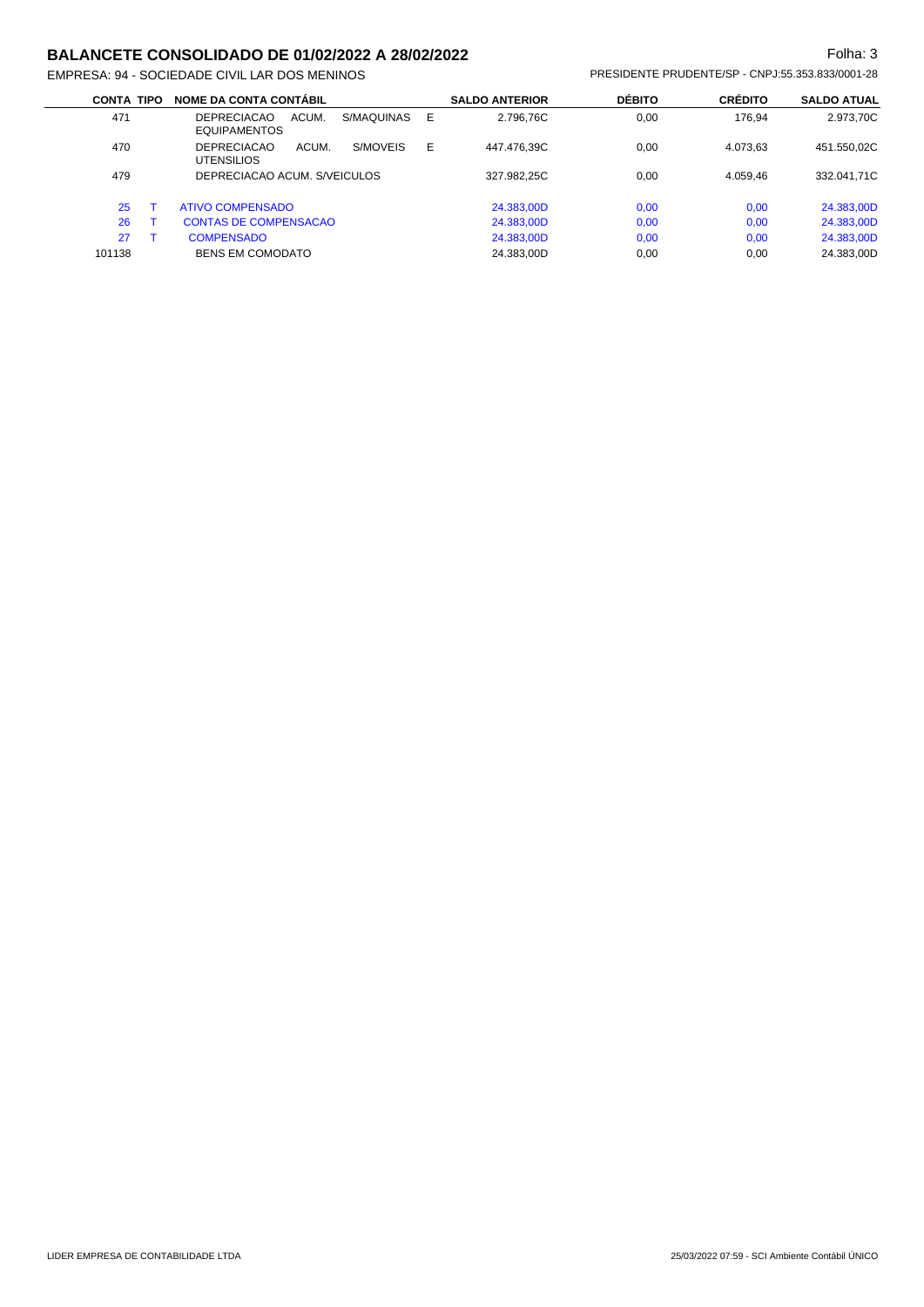#### **BALANCETE CONSOLIDADO DE 01/02/2022 A 28/02/2022 Folha: 4** Folha: 4

| <b>CONTA TIPO</b>                   |              | <b>NOME DA CONTA CONTÁBIL</b>                                                  | <b>SALDO ANTERIOR</b> | <b>DÉBITO</b> | <b>CRÉDITO</b>                                 | <b>SALDO ATUAL</b> |
|-------------------------------------|--------------|--------------------------------------------------------------------------------|-----------------------|---------------|------------------------------------------------|--------------------|
| 28                                  | Т            | <b>PASSIVO</b>                                                                 | 8.192.088,88C         | 275.518,65    | 1.129.734,40                                   | 9.046.304,63C      |
| 29                                  | $\mathsf{T}$ | <b>CIRCULANTE</b>                                                              | 1.302.378,22C         | 275.518,65    | 1.129.734,40                                   | 2.156.593,97C      |
| 30                                  | T            | <b>DEBITOS DE FUNCIONAMENTO</b>                                                | 1.302.378,22C         | 275.518,65    | 1.129.734,40                                   | 2.156.593,97C      |
| 31                                  | T.           | <b>FORNECEDORES</b>                                                            | 15.317,90C            | 22.528,61     | 27.719,45                                      | 20.508,74C         |
| 575.52420                           |              | Alan Rodrigo Cortez                                                            | 0,00                  | 1.655,00      | 1.655,00                                       | 0,00               |
| 575.26099                           |              | Drogaria Menussi Santos Ltda                                                   | 169,40C               | 169,40        | 0,00                                           | 0,00               |
| 575.10530                           |              | UNIVERSITÁRIA<br><b>DROGARIA</b><br><b>PRES</b><br>PRUDENTE LTDA ME            | 219,26C               | 219,26        | 219,26                                         | 219,26C            |
| 575.5891                            |              | EDITORA IMPRENSA LTDA                                                          | 0,00                  | 1.276,80      | 1.276,80                                       | 0,00               |
| 575.756                             |              | ENERGISA SUL-SUDESTE - DISTRIBUIDORA<br>DE ENERGIA S.A.                        | 1.029,18C             | 1.029,18      | 276,16                                         | 276,16C            |
| 575.39267                           |              | Fernando Lofrano de Oliveira                                                   | 0,00                  | 938,00        | 938,00                                         | 0,00               |
| 575.675474                          |              | <b>IMOBILIARIA VILLAGE IMOVEIS LTDA</b>                                        | 311,20C               | 0,00          | 0,00                                           | 311,20C            |
| 575.14520                           |              | Irmaos Muffato Cia Ltda                                                        | 0,00                  | 0,00          | 240.45                                         | 240,45C            |
| 575.10524                           |              | JOVENTINO VOLPATO TINTAS - ME                                                  | 0,00                  | 0,00          | 1.568,70                                       | 1.568,70C          |
| 575.3171                            |              | <b>LIANE VEICULOS LTDA</b>                                                     | 1.161,40C             | 580,70        | 0,00                                           | 580,70C            |
| 575.665                             |              | LIDER EMPRESA DE CONTABILIDADE LTDA                                            | 750,00C               | 0,00          | 2.150,00                                       | 2.900,00C          |
| 575.53567                           |              | MB ELDORADO CENTRO AUTOMOTIVO<br><b>LTDA</b>                                   | 1.894,35C             | 458,35        | 718,00                                         | 2.154,00C          |
| 575.14207                           |              | Polivida - Clinica Medica S/S Ltda                                             | 0,00                  | 0,00          | 56,00                                          | 56,00C             |
| 575.573818                          |              | PONTAL COMERCIO DE VIDROS LTDA                                                 | 0,00                  | 0,00          | 540,00                                         | 540,00C            |
| 575.33518                           |              | PONTAL COMERCIO E REPRESENTACOES<br>DE MAT. DE CONSTRUCAO LTDA                 | 0,00                  | 0,00          | 249,90                                         | 249,90C            |
| 575.16309                           |              | POSTO ELDORADO DE P PRUDENTE LTDA                                              | 793,11C               | 654,99        | 0,00                                           | 138,12C            |
| 575.9251                            |              | R.R. CORTEZ ALIMENTOS EIRELI                                                   | 0,00                  | 0,00          | 332,25                                         | 332,25C            |
| 575.9058                            |              | SODEXO PASS DO BRASIL SERVICOS E<br><b>COMERCIO SA</b>                         | 8.990.00C             | 8.990,00      | 10.005,00                                      | 10.005,00C         |
| 575.2801                            |              | UNIMED DE P PTE COP DE T MED                                                   | 0,00                  | 4.619,52      | 4.619,52                                       | 0,00               |
| 575.9686                            |              | <b>UNIODONTO</b><br>P <sub>1</sub><br>PRUDENTE<br>COOP.<br><b>ODONTOLOGICA</b> | 0,00                  | 1.862,50      | 1.862,50                                       | 0,00               |
| 575.30265                           |              | VANESSA PARIS PIRONDI PRESIDENTE<br>PRUDENTE-ME                                | 0,00                  | 74,91         | 74,91                                          | 0,00               |
| 575.28642                           |              | Weronica Silva Sanches                                                         | 0,00                  | 0,00          | 937,00                                         | 937,00C            |
| 32                                  | T.           | <b>OBRIGACOES FISCAIS E SOCIAIS</b>                                            | 2.731,15C             | 2.731,15      | 2.704,00                                       | 2.704,00C          |
| 744                                 |              | <b>IRRF A RECOLHER</b>                                                         | 2.410,54C             | 2.410,54      | 2.361,25                                       | 2.361,25C          |
| 100077                              |              | <b>ISS TOMADOR A RECOLHER</b>                                                  | 320,61C               | 320,61        | 342,75                                         | 342,75C            |
| 33                                  | T            | OBRIGAÇÕES TRABALHISTAS                                                        | 28.270,55C            | 182.766,28    | 181.574,19                                     | 27.078,46C         |
| 100079                              |              | CONTRIBUICAO CONFEDERATIVA                                                     | 961,61C               | 370,62        | 499,43                                         | 1.090,42C          |
| 100911                              |              | <b>FERIAS A PAGAR</b>                                                          | 0,00                  | 9.099,76      | 11.133,28                                      | 2.033,52C          |
| 753                                 |              | <b>FGTS A PAGAR</b>                                                            | 13.753,47C            | 13.753,47     | 12.322,43                                      | 12.322,43C         |
| 726                                 |              | HONORARIO P.F. A PAGAR                                                         | 0,00                  | 2.415,00      | 2.415,00                                       | 0,00               |
| 735                                 |              | <b>INSS A RECOLHER</b>                                                         | 13.555,47C            | 16.724,04     | 13.396,81                                      | 10.228,24C         |
| 717                                 |              | <b>SALARIOS A PAGAR</b>                                                        | 0,00                  | 133.606,94    | 135.010,79                                     | 1.403,85C          |
| 100370                              |              | TERMO DE QUITACAO A PAGAR                                                      | 0,00                  | 6.796,45      | 6.796,45                                       | 0,00               |
| 34                                  | T.           | <b>PROVISOES</b>                                                               | 170.579,81C           | 13.982,57     | 35.314,07                                      | 191.911,31C        |
| 824                                 |              | PROVISAO 13º SALARIO                                                           | 12.604,64C            | 453,87        | 13.049,76                                      | 25.200,53C         |
| 828                                 |              | PROVISAO DE FGTS S/FERIAS                                                      | 11.620,96C            | 1.317,06      | 1.565,89                                       | 11.869,79C         |
| 826                                 |              | PROVISAO FERIAS                                                                | 145.327,02C           | 12.130,29     | 19.635,58                                      | 152.832,31C        |
| 827                                 |              | PROVISAO FGTS S/13º SALARIO                                                    | 1.027,19C             | 81,35         | 1.062,84                                       | 2.008,68C          |
| 100334                              | T.           | RECURSOS DE PROJ. EM EXECUÇÃO - ASSIST.<br><b>SOCIAL</b>                       | 1.079.767,00C         | 51.316,13     | 51.000,00                                      | 1.079.450,87C      |
| 100338                              |              | ACOLHIMENTO INSTIT.ESTADUAL                                                    | 251.364,00C           | 0,00          | 0,00                                           | 251.364,00C        |
| 101444                              |              | ACOLHIMENTO INSTIT.MUNICIPAL                                                   | 340.000,00C           | 24.473,35     | 0,00                                           | 315.526,65C        |
| 100340                              |              | ACOLHIMENTO INSTITUCIONAL FEDERAL                                              | 172.386,00C           | 0,00          | 0,00                                           | 172.386,00C        |
| 101503                              |              | F.M.D.C.A CUIDANDO DE QUEM CUIDA                                               | 53.620,00C            | 3.923,83      | 0,00                                           | 49.696,17C         |
| 101493                              |              | F.M.D.C.A.-GEPAC<br>ACOLH.INSTITUCIONAL<br><b>FAMILIAR</b>                     | 262.397,00C           | 19.993,68     | 0,00                                           | 242.403,32C        |
| 101722                              |              | F.M.D.C.A. APADRINHAMENTO AFETIVO                                              | 0,00                  | 2.925,27      | 51.000,00                                      | 48.074,73C         |
| 100335                              | T            | RECURSOS DE PROJ. EM EXECUÇÃO -<br><b>EDUCAÇÃO</b>                             | 0,00                  | 0,00          | 826.800,00                                     | 826.800,00C        |
| 100345                              |              | RECANTO DO AMANHECER                                                           | 0,00                  | 0,00          | 826.800,00                                     | 826.800,00C        |
| 100346                              | T.           | <b>PROJETOS DIVERSOS A REALIZAR</b>                                            | 3.600,00C             | 0,00          | 0,00                                           | 3.600,00C          |
| 100347                              |              | MINISTERIO PUBLICO DO TRABALHO                                                 | 3.600,00C             | 0,00          | 0,00                                           | 3.600,00C          |
| 100103                              | T.           | <b>CONTAS A PAGAR</b>                                                          | 776,43C               | 776,43        | 776,43                                         | 776,43C            |
| 100134                              |              | ALUGUEL A PAGAR                                                                | 776,43C               | 776,43        | 776,43                                         | 776,43C            |
| 101116                              | T.           | <b>SEGUROS A PAGAR</b>                                                         | 1.335,38C             | 1.417,48      | 3.846,26                                       | 3.764,16C          |
| 101126                              |              | SEGURO GOL 1.0 - PLACA FOT-8350                                                | 0,00                  | 462,58        | 1.806,13                                       | 1.343,55C          |
| LIDER EMPRESA DE CONTABILIDADE LTDA |              |                                                                                |                       |               | 25/03/2022 07:59 - SCI Ambiente Contábil ÚNICO |                    |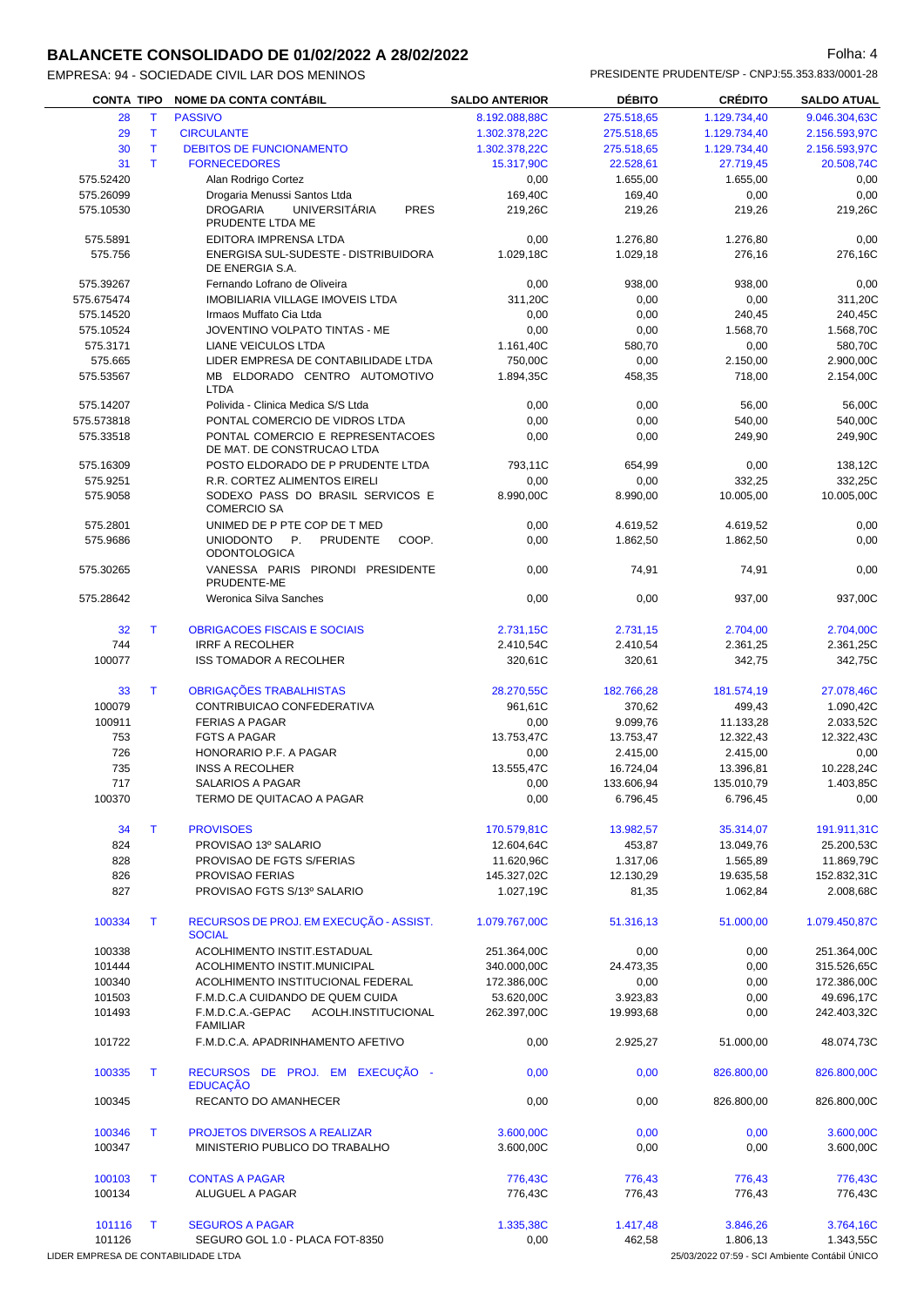#### **BALANCETE CONSOLIDADO DE 01/02/2022 A 28/02/2022 Folha: 5** Folha: 5

| <b>CONTA TIPO</b> |    | <b>NOME DA CONTA CONTÁBIL</b>                                                | <b>SALDO ANTERIOR</b> | <b>DÉBITO</b> | <b>CRÉDITO</b> | <b>SALDO ATUAL</b> |
|-------------------|----|------------------------------------------------------------------------------|-----------------------|---------------|----------------|--------------------|
| 101129            |    | SEGURO GOL 1.0 - PLACA GHO-5387                                              | 1.335,38C             | 444,88        | 0,00           | 890,50C            |
| 101128            |    | <b>SEGURO</b><br><b>KOMBI</b><br><b>STANDARD</b><br><b>PLACA</b><br>EGR-7947 | 0,00                  | 510,02        | 2.040,13       | 1.530,11C          |
| 101791            | т  | CONTRIBUIÇÕES SOCIAIS USUFRUIDAS                                             | 686.007,51D           | 0,00          | 0,00           | 686.007,51D        |
| 101874            |    | <b>COFINS</b>                                                                | 98.949.47D            | 0,00          | 0,00           | 98.949,47D         |
| 101795            |    | <b>INSS COTA PATRONAL</b>                                                    | 407.679.19D           | 0,00          | 0,00           | 407.679,19D        |
| 101797            |    | <b>INSS RAT</b>                                                              | 40.767,92D            | 0,00          | 0.00           | 40.767,92D         |
| 101796            |    | <b>INSS TERCEIROS</b>                                                        | 118.226,97D           | 0,00          | 0,00           | 118.226,97D        |
| 101798            |    | PIS S/FOLHA DE PAGAMENTO                                                     | 20.383.96D            | 0,00          | 0,00           | 20.383.96D         |
| 101799            | T. | (-)CONTRIBUICÕES SOCIAIS - USUFRUIDAS                                        | 686.007,51C           | 0.00          | 0.00           | 686.007,51C        |
| 101800            |    | <b>COFINS</b>                                                                | 98.949.47C            | 0.00          | 0,00           | 98.949,47C         |
| 101801            |    | <b>INSS COTA PATRONAL</b>                                                    | 407.679,19C           | 0,00          | 0,00           | 407.679,19C        |
| 101803            |    | <b>INSS RAT</b>                                                              | 40.767.92C            | 0,00          | 0,00           | 40.767,92C         |
| 101802            |    | <b>INSS TERCEIROS</b>                                                        | 118.226,97C           | 0,00          | 0,00           | 118.226,97C        |
| 101804            |    | PIS S/ FOLHA DE PAGAMENTO                                                    | 20.383,96C            | 0,00          | 0,00           | 20.383,96C         |
| 40                |    | <b>PATRIMONIO SOCIAL LIQUIDO</b>                                             | 6.865.327,66C         | 0,00          | 0,00           | 6.865.327,66C      |
| 41                | т  | <b>PATRIMONIO SOCIAL</b>                                                     | 6.865.327,66C         | 0,00          | 0,00           | 6.865.327,66C      |
| 898               |    | <b>PATRIMONIO SOCIAL</b>                                                     | 6.865.327,66C         | 0,00          | 0.00           | 6.865.327,66C      |
| 100081            |    | <b>FUNDO INSTITUCIONAL</b>                                                   | 6.865.327,66C         | 0,00          | 0.00           | 6.865.327.66C      |

| <b>TUUUO L</b> | FUNDU INƏTITUGIUNAL          | 0.000.027.00U | v.vv | v.vv | 0.000.027,000 |
|----------------|------------------------------|---------------|------|------|---------------|
| 48             | <b>PASSIVO COMPENSADO</b>    | 24.383.00C    | 0.00 | 0.00 | 24.383,00C    |
| 49             | <b>CONTAS DE COMPENSACAO</b> | 24.383.00C    | 0.00 | 0.00 | 24.383,00C    |
| 50             | <b>COMPENSADO</b>            | 24.383.00C    | 0.00 | 0.00 | 24.383,00C    |
| 101137         | <b>BENS EM COMODATO</b>      | 24.383.00C    | 0.00 | 0.00 | 24.383,00C    |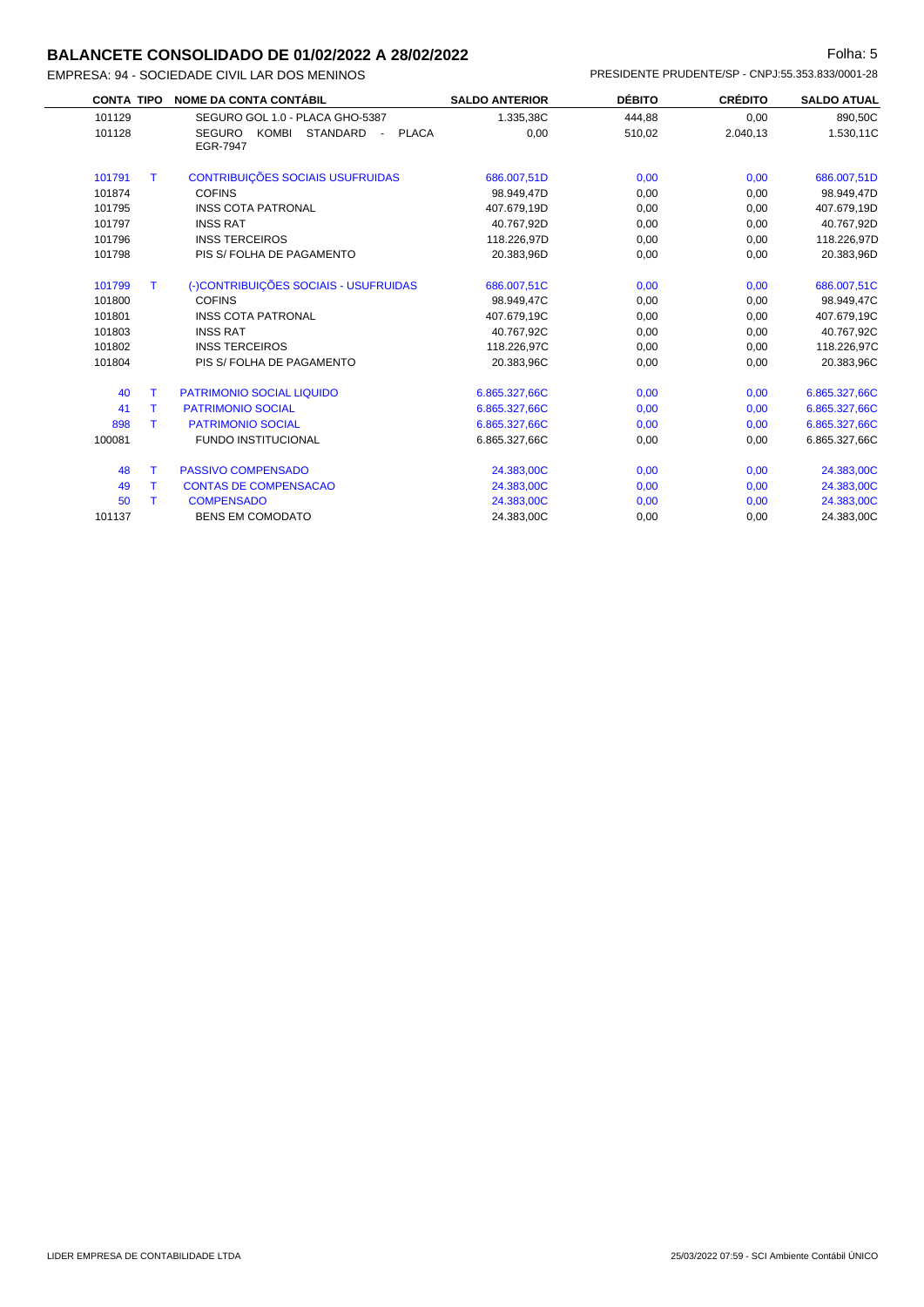## **BALANCETE CONSOLIDADO DE 01/02/2022 A 28/02/2022 Folha: 6** Folha: 6

| <b>CONTA TIPO</b> |              | NOME DA CONTA CONTÁBIL                                                                 | <b>SALDO ANTERIOR</b> | <b>DÉBITO</b> | <b>CRÉDITO</b> | <b>SALDO ATUAL</b> |
|-------------------|--------------|----------------------------------------------------------------------------------------|-----------------------|---------------|----------------|--------------------|
| 55                | $\mathsf{T}$ | <b>RECEITAS</b>                                                                        | 137.339,25C           | 0,00          | 222.194,22     | 359.533,47C        |
| 56                | T            | RECEITAS OPERACIONAIS COM RESTRIÇÃO                                                    | 241,65C               | 0,00          | 51.785,18      | 52.026,83C         |
| 57                | $\mathsf{T}$ | PROGRAMAS DE ASSISTENCIA SOCIAL                                                        | 0,00                  | 0,00          | 51.316,13      | 51.316,13C         |
| 71                | T.           | <b>PROJETO ABRIGO</b>                                                                  | 0,00                  | 0,00          | 51.316,13      | 51.316,13C         |
| 100207            |              | ACOLHIMENTO INSTITUCIONAL - MUNICIPAL                                                  | 0,00                  | 0,00          | 24.473,35      | 24.473,35C         |
| 101505            |              | F.M.D.C.A CUIDANDO DE QUEM CUIDA                                                       | 0,00                  | 0,00          | 3.923,83       | 3.923,83C          |
| 100209            |              | F.M.D.C.A.-GEPAC ACOLH.FAMILIAR                                                        | 0,00                  | 0,00          | 19.993,68      | 19.993,68C         |
| 101723            |              | F.M.D.C.A. APADRINHAMENTO AFETIVO                                                      | 0,00                  | 0,00          | 2.925,27       | 2.925,27C          |
| 100222            | $\mathsf{T}$ | <b>RECEITAS FINANCEIRAS</b>                                                            | 241,65C               | 0,00          | 469,05         | 710,70C            |
| 100223            | T.           | <b>RENDIMENTOS</b><br><b>COM</b><br><b>FINANCEIROS</b><br>$\omega$<br><b>RESTRIÇÃO</b> | 241,65C               | 0,00          | 469,05         | 710,70C            |
| 101662            |              | F.M.D.C.A.-GEPAC ACOLH FAMILIAR                                                        | 241,64C               | 0,00          | 108,20         | 349,84C            |
| 100224            |              | REND.APLIC.FINANCEIRA                                                                  | 0,01C                 | 0,00          | 360,85         | 360,86C            |
| 100212            | T.           | <b>RECEITAS</b>                                                                        | 132.965,19C           | 0,00          | 166.980,12     | 299.945,31C        |
| 100213            | T.           | <b>RECEITAS OPERACIONAIS</b>                                                           | 132.488,98C           | 0,00          | 166.489,27     | 298.978,25C        |
| 58                | T.           | <b>RENDA SOCIAL</b>                                                                    | 132.488,98C           | 0,00          | 166.489,27     | 298.978,25C        |
| 1833              |              | <b>ALUGUEL</b>                                                                         | 94.142,18C            | 0,00          | 91.502,88      | 185.645,06C        |
| 1879              |              | DOACOES DE ORDEM JUDICIAL                                                              | 500,00C               | 0,00          | 500,00         | 1.000,00C          |
| 1870              |              | DOACOES DE PESSOA FISICA                                                               | 1.240,00C             | 0,00          | 1.490,00       | 2.730,00C          |
| 1869              |              | DOACOES DE PESSOA JURIDICA                                                             | 1.100,00C             | 0,00          | 1.100,00       | 2.200,00C          |
| 100152            |              | DOACOES DO EXTERIOR                                                                    | 35.506,80C            | 0,00          | 54.500,00      | 90.006,80C         |
| 1820              |              | PROMOCOES DIVERSAS                                                                     | 0,00                  | 0,00          | 17.396,39      | 17.396,39C         |
| 61                | T.           | <b>OUTRAS RECEITAS</b>                                                                 | 148,49C               | 0,00          | 11,14          | 159,63C            |
| 100073            | T.           | <b>RECUPERAÇÕES</b>                                                                    | 148,49C               | 0,00          | 11,14          | 159,63C            |
| 100907            |              | <b>DESPESAS RECUPERADAS</b>                                                            | 0,00                  | 0,00          | 11,14          | 11,14C             |
| 100154            |              | REEMB.NOTA FISCAL PAULISTA                                                             | 148.49C               | 0,00          | 0,00           | 148,49C            |
| 59                | T.           | <b>RECEITAS FINANCEIRAS</b>                                                            | 327,72C               | 0,00          | 479,71         | 807,43C            |
| 60                | T.           | <b>RECEITAS FINANCEIRAS</b>                                                            | 327,72C               | 0,00          | 479,71         | 807,43C            |
| 1984              |              | RENDIMENTOS S/APLICACOES FINANCEIRAS                                                   | 327,72C               | 0,00          | 479,71         | 807,43C            |
| 101089            | T.           | <b>RECUPERAÇÕES</b>                                                                    | 4.132,41C             | 0,00          | 3.428,92       | 7.561,33C          |
| 101090            | T.           | <b>REEMBOLSO DE DESPESAS</b>                                                           | 4.132,41C             | 0,00          | 3.428,92       | 7.561,33C          |
| 101645            | T.           | <b>REEMBOLSO DE DESPESAS</b>                                                           | 4.132,41C             | 0,00          | 3.428,92       | 7.561,33C          |
| 100074            |              | REEMBOLSO DE DESPESAS                                                                  | 4.132,41C             | 0,00          | 3.428,92       | 7.561,33C          |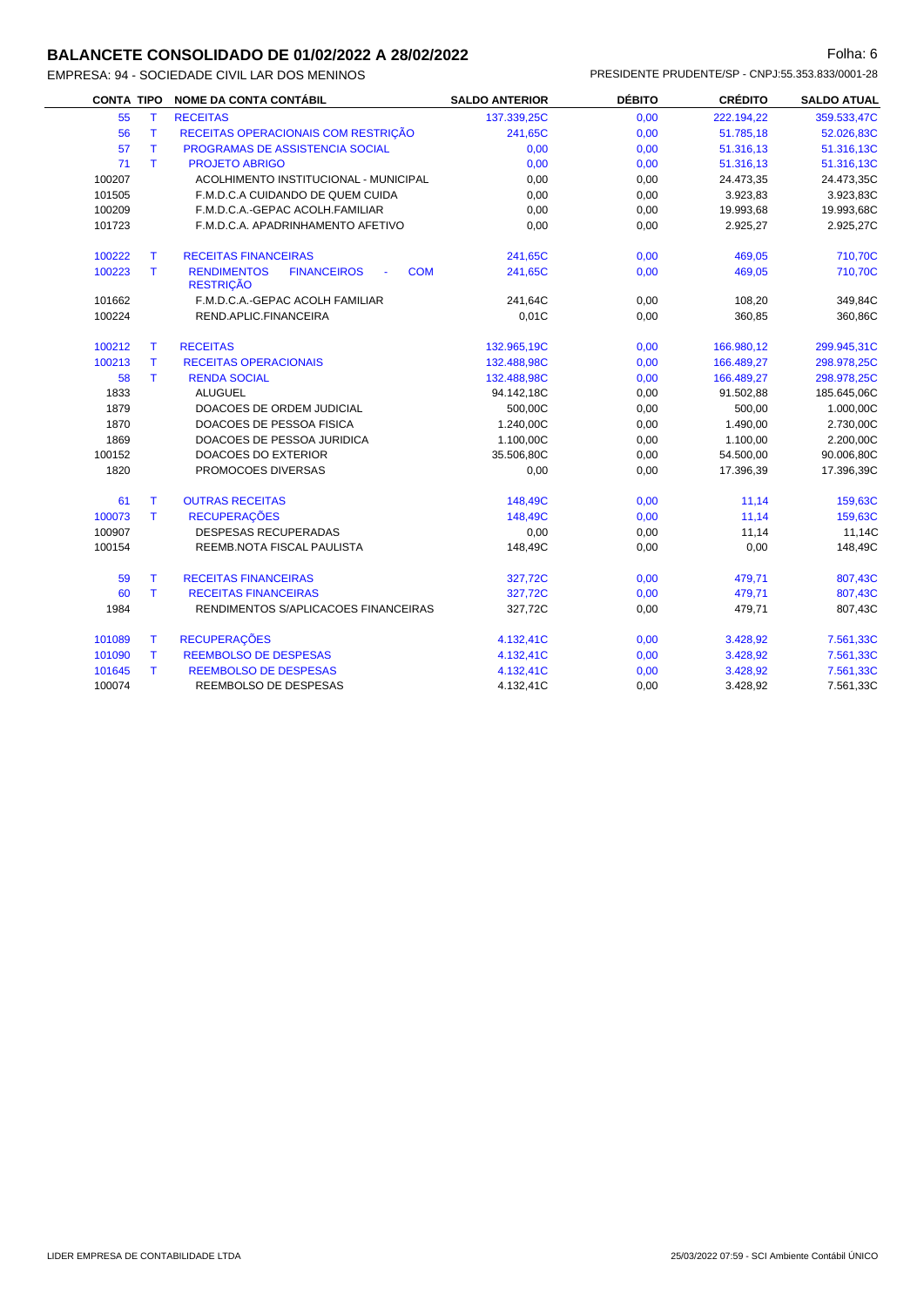# **BALANCETE CONSOLIDADO DE 01/02/2022 A 28/02/2022 Folha: 7** Folha: 7

| <b>CONTA TIPO</b> |              | <b>NOME DA CONTA CONTÁBIL</b>          | <b>SALDO ANTERIOR</b> | <b>DÉBITO</b> | <b>CRÉDITO</b> | <b>SALDO ATUAL</b> |
|-------------------|--------------|----------------------------------------|-----------------------|---------------|----------------|--------------------|
| 63                | T            | <b>DESPESAS</b>                        | 220.662,94D           | 474.754,74    | 186.918,16     | 508.499,52D        |
| 64                | т            | <b>DESPESAS OPERACIONAIS</b>           | 45.578,85D            | 258.228,26    | 183.693,06     | 120.114,05D        |
| 65                | T            | <b>DESPESAS ADMINISTRATIVAS GERAIS</b> | 45.578,85D            | 258.228,26    | 183.693,06     | 120.114,05D        |
| 66                | T.           | <b>DESPESAS COM PESSOAL</b>            | 16.059,91D            | 212.764,91    | 183.693,06     | 45.131,76D         |
| 1053              |              | 13º SALARIO                            | 559,16D               | 13.614,39     | 12.975,23      | 1.198,32D          |
| 100089            |              | ADICIONAL NOTURNO                      | 0,00                  | 7.315,16      | 7.315,16       | 0,00               |
| 100155            |              | ADICIONAL TEMPO DE SERVICO             | 326,79D               | 2.446,09      | 2.119,30       | 653,58D            |
| 101117            |              | AJUDA DE CUSTO TRANSPORTE              | 0,00                  | 510,00        | 510,00         | 0,00               |
| 2401              |              | ASSISTÊNCIA MEDICA                     | 4.324,66D             | 4.619,52      | 0,00           | 8.944,18D          |
| 2403              |              | ASSISTENCIA ODONTOLOGICA               | 1.979,50D             | 1.862,50      | 0,00           | 3.842,00D          |
| 1017              |              | <b>FERIAS</b>                          | 745,55D               | 24.177,24     | 23.431,69      | 1.491,10D          |
| 1026              |              | <b>FGTS</b>                            | 641,15D               | 14.351,45     | 798,70         | 14.193,90D         |
| 100196            |              | <b>SALARIO FAMILIA</b>                 | 0,00                  | 333,17        | 333,17         | 0,00               |
| 100371            |              | SALARIO MATERNIDADE                    | 0,00                  | 2.835,40      | 2.835,40       | 0,00               |
|                   |              |                                        |                       |               |                |                    |
| 996               |              | SALARIOS E ORDENADOS                   | 6.383,10D             | 139.700,96    | 133.317,88     | 12.766,18D         |
| 1546              |              | VALE ALIMENTAÇÃO                       | 1.100,00D             | 942,50        | 0,00           | 2.042,50D          |
| 1545              |              | <b>VALE TRANSPORTE</b>                 | 0,00                  | 56,53         | 56,53          | 0,00               |
| 70                | T            | <b>DESPESAS GERAIS ADMINISTRATIVAS</b> | 12.617,11D            | 16.252,36     | 0,00           | 28.869,47D         |
| 1349              |              | CONSUMO DE AGUA                        | 770,31D               | 0,00          | 0,00           | 770,31D            |
| 1367              |              | CONSUMO DE ENERGIA ELETRICA            | 620,60D               | 321,40        | 0,00           | 942,00D            |
| 1438              |              | CONTRIBUICOES E DOACOES                | 100,00D               | 100,00        | 0,00           | 200,00D            |
| 2381              |              | DESPESAS C/FUNERAL                     | 300,00D               | 0,00          | 0,00           | 300,00D            |
| 100098            |              | <b>DESPESAS C/INFORMATICA</b>          | 1.012,91D             | 2.331,91      | 0,00           | 3.344,82D          |
| 1554              |              | <b>DESPESAS C/INTERNET</b>             | 78,69D                | 78,69         | 0,00           | 157,38D            |
| 1358              |              | <b>DESPESAS C/TELEFONE</b>             | 558,25D               | 556,36        | 0,00           | 1.114,61D          |
| 1465              |              | MANUTENCAO E REPAROS                   | 1.533,00D             | 0,00          | 0,00           | 1.533,00D          |
| 1536              |              | SERVICOS PRESTADOS PESSOA JURIDICA     | 7.643,35D             | 12.864,00     | 0,00           | 20.507,35D         |
| 68                | $\mathsf{T}$ | <b>DESPESAS COM BENS IMOBILIZADOS</b>  | 16.099,05D            | 14.682,39     | 0,00           | 30.781,44D         |
| 1160              |              | COMBUSTIVEIS E LUBRIFICANTES           | 416,99D               | 120,00        | 0,00           | 536,99D            |
| 1151              |              | DEPRECIACAO E AMORTIZACAO              | 13.395,73D            | 13.393,59     | 0,00           | 26.789,32D         |
| 1142              |              | DESPESAS C/SEGUROS                     | 1.124,93D             | 1.168,80      | 0,00           | 2.293,73D          |
| 1175              |              | DESPESAS C/VEICULOS                    | 1.161,40D             | 0,00          | 0,00           | 1.161,40D          |
|                   |              |                                        |                       |               |                |                    |
| 67                | T.           | <b>DESPESAS TRIBUTARIAS</b>            | 89,20D                | 13.422,69     | 0,00           | 13.511,89D         |
| 1106              |              | <b>IPTU</b>                            | 89,20D                | 13.245,97     | 0,00           | 13.335,17D         |
| 1135              |              | TAXA DE FISCALIZAÇÃO DE ATIVIDADE      | 0,00                  | 176,72        | 0,00           | 176,72D            |
| 69                | $\mathsf{T}$ | <b>DESPESAS FINANCEIRAS</b>            | 713,58D               | 1.105,91      | 0,00           | 1.819,49D          |
| 1255              |              | <b>DESPESAS BANCARIAS</b>              | 492,92D               | 584,78        | 0,00           | 1.077,70D          |
| 100066            |              | <b>IOF</b>                             | 0,00                  | 167,55        | 0,00           | 167,55D            |
| 101127            |              | <b>IOF S/APOLICE DE SEGUROS</b>        | 122,33D               | 264,32        | 0,00           | 386,65D            |
| 100102            |              | <b>IRRF S/APLICACOES FINANCEIRAS</b>   | 98,33D                | 89,26         | 0,00           | 187,59D            |
| 100226            | т            | <b>CUSTOS E DESPESAS COM PROGRAMAS</b> | 175.084,09D           | 216.526,48    | 3.225,10       | 388.385,47D        |
| 100227            | Τ            | PROGRAMAS DE ASSISTENCIA SOCIAL        | 150.784,23D           | 148.469,08    | 282,41         | 298.970,90D        |
| 100373            | Τ            | DESPESAS COM PESSOAL - ASSIST. SOCIAL  | 106.493,10D           | 77.413,64     | 282,41         | 183.624,33D        |
| 100233            |              | 13º SALARIO                            | 8.765,72D             | 8.494,31      | 0,00           | 17.260,03D         |
| 100295            |              | AJUDA DE CUSTO TRANSPORTE              | 170,00D               | 510,00        | 0,00           | 680,00D            |
| 101142            |              | DESPESAS C/SEGUROS FUNCIONARIOS        | 1.649,72D             | 0,00          | 0,00           | 1.649,72D          |
| 100231            |              | <b>FERIAS E ADICIONAL</b>              |                       |               |                | 18.610,79D         |
|                   |              | ORDENADOS E SALARIOS                   | 11.353,66D            | 7.257,13      | 0,00           |                    |
| 100229            |              |                                        | 76.748,56D            | 53.131,32     | 282,41         | 129.597,47D        |
| 100234            |              | <b>SALARIO FAMILIA</b>                 | 112,94D               | 225,88        | 0,00           | 338,82D            |
| 100241            |              | VALE ALIMENTAÇÃO                       | 7.692,50D             | 7.795,00      | 0,00           | 15.487,50D         |

| DESPESAS DIVERSAS - ASSIST, SOCIAL | 11.778,29D | 13.476.93 | 0,00 | 25.255,22D |
|------------------------------------|------------|-----------|------|------------|
| ASSISTENCIA CONTABIL               | 2.150.00D  | 4.311.90  | 0.00 | 6.461,90D  |
| BENS DE PEQUENO VALOR              | 916,00D    | 0,00      | 0,00 | 916.00D    |
| COMBUSTIVEIS E LUBRIFICANTES       | 2.531.24D  | 997.67    | 0,00 | 3.528.91D  |
| CONSUMO DE AGUA                    | 0,00       | 756,04    | 0,00 | 756.04D    |
| CONSUMO DE ENERGIA ELETRICA - AS   | 842.95D    | 0,00      | 0,00 | 842,95D    |
| DEPRECIACAO - PROJETOS - AS        | 92.68D     | 92,68     | 0,00 | 185,36D    |
| DESPESAS C/INFORMATICA - AS        | 0,00       | 48.60     | 0,00 | 48.60D     |
| <b>DESPESAS C/INTERNET</b>         | 228.17D    | 228.17    | 0,00 | 456.34D    |
| DESPESAS C/VEICULOS                | 0,00       | 858.00    | 0,00 | 858,00D    |
| <b>DESPESAS COM ALUGUEL</b>        | 633.33D    | 633.33    | 0.00 | 1.266.66D  |
| <b>GENEROS ALIMENTICIOS</b>        | 297.11D    | 580.45    | 0.00 | 877.56D    |
|                                    |            |           |      |            |

 T ENCARGOS SOCIAIS - ASSIST. SOCIAL 9.343,31D 0,00 0,00 9.343,31D FGTS 9.343,31D 0,00 0,00 9.343,31D

101720 IMPOSTOS E TAXAS 142,49D 0,00 0,00 142,49D 100992 IPTU - AS 143,10D 448,73 0,00 591,83D

100252 MANUTENÇÃO E REPAROS 698,85D 2.487,10 0.00 698,85D 1DER EMPRESA DE CONTABILIDADE LTDA 1997 AND CONTABILIDADE LTDA

25/03/2022 07:59 - SCI Ambiente Contábil ÚNICO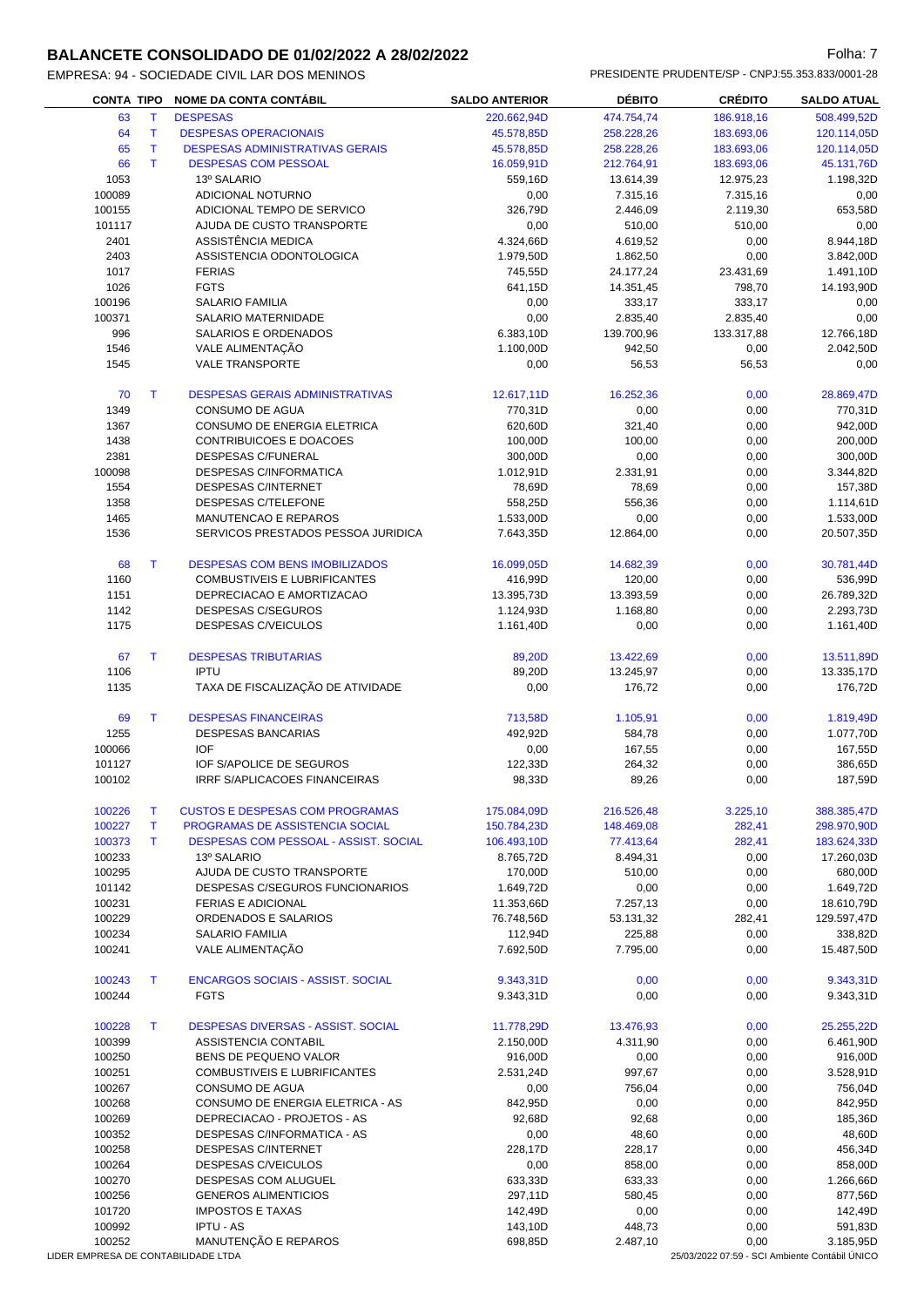#### **BALANCETE CONSOLIDADO DE 01/02/2022 A 28/02/2022 Folha: 8** Folha: 8

| EMPRESA: 94 - SOCIEDADE CIVIL LAR DOS MENINOS |                       | PRESIDENTE PRUDENTE/SP - CNPJ:55.353.833/0001-28 |                |                    |
|-----------------------------------------------|-----------------------|--------------------------------------------------|----------------|--------------------|
| CONTA TIPO NOME DA CONTA CONTÁBIL             | <b>SALDO ANTERIOR</b> | <b>DÉBITO</b>                                    | <b>CREDITO</b> | <b>SALDO ATUAL</b> |

|             | <b>NOME DA CONTA CONTÁBIL</b>                                                                                                                                                                                                                                                                                                                                                               |                                                                                                                                                                                                                                                                                                                                                                                                                                                                                                                                                                                                                                                                                                                                                                                                                                                                                                                                                                                                           |                                                                                                                                                                                                                                                                                                                                                          |                                                                                                                                                                                                                                                                                                                                                                             | <b>SALDO ATUAL</b>                                                                                                                                                                                                                                                                         |
|-------------|---------------------------------------------------------------------------------------------------------------------------------------------------------------------------------------------------------------------------------------------------------------------------------------------------------------------------------------------------------------------------------------------|-----------------------------------------------------------------------------------------------------------------------------------------------------------------------------------------------------------------------------------------------------------------------------------------------------------------------------------------------------------------------------------------------------------------------------------------------------------------------------------------------------------------------------------------------------------------------------------------------------------------------------------------------------------------------------------------------------------------------------------------------------------------------------------------------------------------------------------------------------------------------------------------------------------------------------------------------------------------------------------------------------------|----------------------------------------------------------------------------------------------------------------------------------------------------------------------------------------------------------------------------------------------------------------------------------------------------------------------------------------------------------|-----------------------------------------------------------------------------------------------------------------------------------------------------------------------------------------------------------------------------------------------------------------------------------------------------------------------------------------------------------------------------|--------------------------------------------------------------------------------------------------------------------------------------------------------------------------------------------------------------------------------------------------------------------------------------------|
|             |                                                                                                                                                                                                                                                                                                                                                                                             |                                                                                                                                                                                                                                                                                                                                                                                                                                                                                                                                                                                                                                                                                                                                                                                                                                                                                                                                                                                                           |                                                                                                                                                                                                                                                                                                                                                          |                                                                                                                                                                                                                                                                                                                                                                             | 99,50D                                                                                                                                                                                                                                                                                     |
|             |                                                                                                                                                                                                                                                                                                                                                                                             |                                                                                                                                                                                                                                                                                                                                                                                                                                                                                                                                                                                                                                                                                                                                                                                                                                                                                                                                                                                                           |                                                                                                                                                                                                                                                                                                                                                          |                                                                                                                                                                                                                                                                                                                                                                             | 832,13D                                                                                                                                                                                                                                                                                    |
|             |                                                                                                                                                                                                                                                                                                                                                                                             |                                                                                                                                                                                                                                                                                                                                                                                                                                                                                                                                                                                                                                                                                                                                                                                                                                                                                                                                                                                                           |                                                                                                                                                                                                                                                                                                                                                          |                                                                                                                                                                                                                                                                                                                                                                             | 1.865,00D                                                                                                                                                                                                                                                                                  |
|             |                                                                                                                                                                                                                                                                                                                                                                                             |                                                                                                                                                                                                                                                                                                                                                                                                                                                                                                                                                                                                                                                                                                                                                                                                                                                                                                                                                                                                           |                                                                                                                                                                                                                                                                                                                                                          |                                                                                                                                                                                                                                                                                                                                                                             |                                                                                                                                                                                                                                                                                            |
|             |                                                                                                                                                                                                                                                                                                                                                                                             |                                                                                                                                                                                                                                                                                                                                                                                                                                                                                                                                                                                                                                                                                                                                                                                                                                                                                                                                                                                                           |                                                                                                                                                                                                                                                                                                                                                          |                                                                                                                                                                                                                                                                                                                                                                             | 2.340,00D                                                                                                                                                                                                                                                                                  |
|             |                                                                                                                                                                                                                                                                                                                                                                                             |                                                                                                                                                                                                                                                                                                                                                                                                                                                                                                                                                                                                                                                                                                                                                                                                                                                                                                                                                                                                           |                                                                                                                                                                                                                                                                                                                                                          |                                                                                                                                                                                                                                                                                                                                                                             |                                                                                                                                                                                                                                                                                            |
|             |                                                                                                                                                                                                                                                                                                                                                                                             |                                                                                                                                                                                                                                                                                                                                                                                                                                                                                                                                                                                                                                                                                                                                                                                                                                                                                                                                                                                                           |                                                                                                                                                                                                                                                                                                                                                          | 0,00                                                                                                                                                                                                                                                                                                                                                                        | 3.621,22D                                                                                                                                                                                                                                                                                  |
| T<br>101523 | <b>DESPESAS ACOLHIMENTO INSTIT.FEDERAL</b>                                                                                                                                                                                                                                                                                                                                                  | 2.022,03D                                                                                                                                                                                                                                                                                                                                                                                                                                                                                                                                                                                                                                                                                                                                                                                                                                                                                                                                                                                                 | 1.599,19                                                                                                                                                                                                                                                                                                                                                 | 0,00                                                                                                                                                                                                                                                                                                                                                                        | 3.621,22D                                                                                                                                                                                                                                                                                  |
| 101472      | <b>ALUGUEL</b>                                                                                                                                                                                                                                                                                                                                                                              |                                                                                                                                                                                                                                                                                                                                                                                                                                                                                                                                                                                                                                                                                                                                                                                                                                                                                                                                                                                                           | 1.599,19                                                                                                                                                                                                                                                                                                                                                 |                                                                                                                                                                                                                                                                                                                                                                             | 3.621,22D                                                                                                                                                                                                                                                                                  |
|             |                                                                                                                                                                                                                                                                                                                                                                                             |                                                                                                                                                                                                                                                                                                                                                                                                                                                                                                                                                                                                                                                                                                                                                                                                                                                                                                                                                                                                           |                                                                                                                                                                                                                                                                                                                                                          |                                                                                                                                                                                                                                                                                                                                                                             |                                                                                                                                                                                                                                                                                            |
|             |                                                                                                                                                                                                                                                                                                                                                                                             |                                                                                                                                                                                                                                                                                                                                                                                                                                                                                                                                                                                                                                                                                                                                                                                                                                                                                                                                                                                                           |                                                                                                                                                                                                                                                                                                                                                          |                                                                                                                                                                                                                                                                                                                                                                             | 17.647,22D                                                                                                                                                                                                                                                                                 |
|             |                                                                                                                                                                                                                                                                                                                                                                                             |                                                                                                                                                                                                                                                                                                                                                                                                                                                                                                                                                                                                                                                                                                                                                                                                                                                                                                                                                                                                           |                                                                                                                                                                                                                                                                                                                                                          |                                                                                                                                                                                                                                                                                                                                                                             |                                                                                                                                                                                                                                                                                            |
|             |                                                                                                                                                                                                                                                                                                                                                                                             |                                                                                                                                                                                                                                                                                                                                                                                                                                                                                                                                                                                                                                                                                                                                                                                                                                                                                                                                                                                                           |                                                                                                                                                                                                                                                                                                                                                          |                                                                                                                                                                                                                                                                                                                                                                             | 17.647,22D                                                                                                                                                                                                                                                                                 |
|             |                                                                                                                                                                                                                                                                                                                                                                                             |                                                                                                                                                                                                                                                                                                                                                                                                                                                                                                                                                                                                                                                                                                                                                                                                                                                                                                                                                                                                           |                                                                                                                                                                                                                                                                                                                                                          |                                                                                                                                                                                                                                                                                                                                                                             |                                                                                                                                                                                                                                                                                            |
|             |                                                                                                                                                                                                                                                                                                                                                                                             |                                                                                                                                                                                                                                                                                                                                                                                                                                                                                                                                                                                                                                                                                                                                                                                                                                                                                                                                                                                                           |                                                                                                                                                                                                                                                                                                                                                          |                                                                                                                                                                                                                                                                                                                                                                             | 200,62D                                                                                                                                                                                                                                                                                    |
|             |                                                                                                                                                                                                                                                                                                                                                                                             |                                                                                                                                                                                                                                                                                                                                                                                                                                                                                                                                                                                                                                                                                                                                                                                                                                                                                                                                                                                                           |                                                                                                                                                                                                                                                                                                                                                          |                                                                                                                                                                                                                                                                                                                                                                             | 2.106,55D                                                                                                                                                                                                                                                                                  |
| 101456      | <b>GÊNEROS ALIMENTICIOS</b>                                                                                                                                                                                                                                                                                                                                                                 | 0,00                                                                                                                                                                                                                                                                                                                                                                                                                                                                                                                                                                                                                                                                                                                                                                                                                                                                                                                                                                                                      | 1.682,70                                                                                                                                                                                                                                                                                                                                                 | 0,00                                                                                                                                                                                                                                                                                                                                                                        | 1.682,70D                                                                                                                                                                                                                                                                                  |
| 101455      | MATERIAL DE CONSUMO                                                                                                                                                                                                                                                                                                                                                                         |                                                                                                                                                                                                                                                                                                                                                                                                                                                                                                                                                                                                                                                                                                                                                                                                                                                                                                                                                                                                           |                                                                                                                                                                                                                                                                                                                                                          |                                                                                                                                                                                                                                                                                                                                                                             | 3.268,40D                                                                                                                                                                                                                                                                                  |
|             |                                                                                                                                                                                                                                                                                                                                                                                             |                                                                                                                                                                                                                                                                                                                                                                                                                                                                                                                                                                                                                                                                                                                                                                                                                                                                                                                                                                                                           |                                                                                                                                                                                                                                                                                                                                                          |                                                                                                                                                                                                                                                                                                                                                                             | 405,50D                                                                                                                                                                                                                                                                                    |
|             |                                                                                                                                                                                                                                                                                                                                                                                             |                                                                                                                                                                                                                                                                                                                                                                                                                                                                                                                                                                                                                                                                                                                                                                                                                                                                                                                                                                                                           |                                                                                                                                                                                                                                                                                                                                                          |                                                                                                                                                                                                                                                                                                                                                                             | 9.983,45D                                                                                                                                                                                                                                                                                  |
|             |                                                                                                                                                                                                                                                                                                                                                                                             |                                                                                                                                                                                                                                                                                                                                                                                                                                                                                                                                                                                                                                                                                                                                                                                                                                                                                                                                                                                                           |                                                                                                                                                                                                                                                                                                                                                          |                                                                                                                                                                                                                                                                                                                                                                             |                                                                                                                                                                                                                                                                                            |
|             |                                                                                                                                                                                                                                                                                                                                                                                             |                                                                                                                                                                                                                                                                                                                                                                                                                                                                                                                                                                                                                                                                                                                                                                                                                                                                                                                                                                                                           |                                                                                                                                                                                                                                                                                                                                                          |                                                                                                                                                                                                                                                                                                                                                                             |                                                                                                                                                                                                                                                                                            |
|             |                                                                                                                                                                                                                                                                                                                                                                                             |                                                                                                                                                                                                                                                                                                                                                                                                                                                                                                                                                                                                                                                                                                                                                                                                                                                                                                                                                                                                           |                                                                                                                                                                                                                                                                                                                                                          |                                                                                                                                                                                                                                                                                                                                                                             | 3.422,96D                                                                                                                                                                                                                                                                                  |
| 101520      | <b>ACOLHIM.INST</b><br><b>FAMILIAR</b>                                                                                                                                                                                                                                                                                                                                                      | 0,00                                                                                                                                                                                                                                                                                                                                                                                                                                                                                                                                                                                                                                                                                                                                                                                                                                                                                                                                                                                                      |                                                                                                                                                                                                                                                                                                                                                          |                                                                                                                                                                                                                                                                                                                                                                             | 3.422,96D                                                                                                                                                                                                                                                                                  |
|             |                                                                                                                                                                                                                                                                                                                                                                                             |                                                                                                                                                                                                                                                                                                                                                                                                                                                                                                                                                                                                                                                                                                                                                                                                                                                                                                                                                                                                           |                                                                                                                                                                                                                                                                                                                                                          |                                                                                                                                                                                                                                                                                                                                                                             |                                                                                                                                                                                                                                                                                            |
| 101495      | ORDENADOS E SALÁRIOS                                                                                                                                                                                                                                                                                                                                                                        | 0,00                                                                                                                                                                                                                                                                                                                                                                                                                                                                                                                                                                                                                                                                                                                                                                                                                                                                                                                                                                                                      | 3.422,96                                                                                                                                                                                                                                                                                                                                                 | 0,00                                                                                                                                                                                                                                                                                                                                                                        | 3.422,96D                                                                                                                                                                                                                                                                                  |
|             |                                                                                                                                                                                                                                                                                                                                                                                             |                                                                                                                                                                                                                                                                                                                                                                                                                                                                                                                                                                                                                                                                                                                                                                                                                                                                                                                                                                                                           |                                                                                                                                                                                                                                                                                                                                                          |                                                                                                                                                                                                                                                                                                                                                                             |                                                                                                                                                                                                                                                                                            |
|             |                                                                                                                                                                                                                                                                                                                                                                                             |                                                                                                                                                                                                                                                                                                                                                                                                                                                                                                                                                                                                                                                                                                                                                                                                                                                                                                                                                                                                           |                                                                                                                                                                                                                                                                                                                                                          |                                                                                                                                                                                                                                                                                                                                                                             | 3.923,83D                                                                                                                                                                                                                                                                                  |
|             |                                                                                                                                                                                                                                                                                                                                                                                             |                                                                                                                                                                                                                                                                                                                                                                                                                                                                                                                                                                                                                                                                                                                                                                                                                                                                                                                                                                                                           |                                                                                                                                                                                                                                                                                                                                                          |                                                                                                                                                                                                                                                                                                                                                                             | 3.923,83D                                                                                                                                                                                                                                                                                  |
|             |                                                                                                                                                                                                                                                                                                                                                                                             |                                                                                                                                                                                                                                                                                                                                                                                                                                                                                                                                                                                                                                                                                                                                                                                                                                                                                                                                                                                                           |                                                                                                                                                                                                                                                                                                                                                          |                                                                                                                                                                                                                                                                                                                                                                             |                                                                                                                                                                                                                                                                                            |
|             |                                                                                                                                                                                                                                                                                                                                                                                             |                                                                                                                                                                                                                                                                                                                                                                                                                                                                                                                                                                                                                                                                                                                                                                                                                                                                                                                                                                                                           |                                                                                                                                                                                                                                                                                                                                                          |                                                                                                                                                                                                                                                                                                                                                                             | 2.925,27D                                                                                                                                                                                                                                                                                  |
|             |                                                                                                                                                                                                                                                                                                                                                                                             |                                                                                                                                                                                                                                                                                                                                                                                                                                                                                                                                                                                                                                                                                                                                                                                                                                                                                                                                                                                                           |                                                                                                                                                                                                                                                                                                                                                          |                                                                                                                                                                                                                                                                                                                                                                             | 844,16D                                                                                                                                                                                                                                                                                    |
| 101528      |                                                                                                                                                                                                                                                                                                                                                                                             | 0,00                                                                                                                                                                                                                                                                                                                                                                                                                                                                                                                                                                                                                                                                                                                                                                                                                                                                                                                                                                                                      | 154,40                                                                                                                                                                                                                                                                                                                                                   | 0,00                                                                                                                                                                                                                                                                                                                                                                        | 154,40D                                                                                                                                                                                                                                                                                    |
|             |                                                                                                                                                                                                                                                                                                                                                                                             |                                                                                                                                                                                                                                                                                                                                                                                                                                                                                                                                                                                                                                                                                                                                                                                                                                                                                                                                                                                                           |                                                                                                                                                                                                                                                                                                                                                          |                                                                                                                                                                                                                                                                                                                                                                             |                                                                                                                                                                                                                                                                                            |
|             |                                                                                                                                                                                                                                                                                                                                                                                             |                                                                                                                                                                                                                                                                                                                                                                                                                                                                                                                                                                                                                                                                                                                                                                                                                                                                                                                                                                                                           |                                                                                                                                                                                                                                                                                                                                                          |                                                                                                                                                                                                                                                                                                                                                                             | 49.207,54D                                                                                                                                                                                                                                                                                 |
|             |                                                                                                                                                                                                                                                                                                                                                                                             |                                                                                                                                                                                                                                                                                                                                                                                                                                                                                                                                                                                                                                                                                                                                                                                                                                                                                                                                                                                                           |                                                                                                                                                                                                                                                                                                                                                          |                                                                                                                                                                                                                                                                                                                                                                             | 49.207,54D                                                                                                                                                                                                                                                                                 |
|             |                                                                                                                                                                                                                                                                                                                                                                                             |                                                                                                                                                                                                                                                                                                                                                                                                                                                                                                                                                                                                                                                                                                                                                                                                                                                                                                                                                                                                           |                                                                                                                                                                                                                                                                                                                                                          |                                                                                                                                                                                                                                                                                                                                                                             | 49.207,54D                                                                                                                                                                                                                                                                                 |
|             |                                                                                                                                                                                                                                                                                                                                                                                             |                                                                                                                                                                                                                                                                                                                                                                                                                                                                                                                                                                                                                                                                                                                                                                                                                                                                                                                                                                                                           |                                                                                                                                                                                                                                                                                                                                                          |                                                                                                                                                                                                                                                                                                                                                                             |                                                                                                                                                                                                                                                                                            |
|             |                                                                                                                                                                                                                                                                                                                                                                                             |                                                                                                                                                                                                                                                                                                                                                                                                                                                                                                                                                                                                                                                                                                                                                                                                                                                                                                                                                                                                           |                                                                                                                                                                                                                                                                                                                                                          |                                                                                                                                                                                                                                                                                                                                                                             |                                                                                                                                                                                                                                                                                            |
|             |                                                                                                                                                                                                                                                                                                                                                                                             |                                                                                                                                                                                                                                                                                                                                                                                                                                                                                                                                                                                                                                                                                                                                                                                                                                                                                                                                                                                                           |                                                                                                                                                                                                                                                                                                                                                          |                                                                                                                                                                                                                                                                                                                                                                             | 2.925,27D                                                                                                                                                                                                                                                                                  |
| т           | <b>APADRINHAMENTO AFETIVO</b>                                                                                                                                                                                                                                                                                                                                                               | 0,00                                                                                                                                                                                                                                                                                                                                                                                                                                                                                                                                                                                                                                                                                                                                                                                                                                                                                                                                                                                                      | 2.925,27                                                                                                                                                                                                                                                                                                                                                 |                                                                                                                                                                                                                                                                                                                                                                             | 2.925,27D                                                                                                                                                                                                                                                                                  |
| 101724      | SALARIOS E ENCARGOS                                                                                                                                                                                                                                                                                                                                                                         | 0,00                                                                                                                                                                                                                                                                                                                                                                                                                                                                                                                                                                                                                                                                                                                                                                                                                                                                                                                                                                                                      | 2.925,27                                                                                                                                                                                                                                                                                                                                                 | 0,00                                                                                                                                                                                                                                                                                                                                                                        | 2.925,27D                                                                                                                                                                                                                                                                                  |
|             |                                                                                                                                                                                                                                                                                                                                                                                             |                                                                                                                                                                                                                                                                                                                                                                                                                                                                                                                                                                                                                                                                                                                                                                                                                                                                                                                                                                                                           |                                                                                                                                                                                                                                                                                                                                                          |                                                                                                                                                                                                                                                                                                                                                                             |                                                                                                                                                                                                                                                                                            |
|             |                                                                                                                                                                                                                                                                                                                                                                                             |                                                                                                                                                                                                                                                                                                                                                                                                                                                                                                                                                                                                                                                                                                                                                                                                                                                                                                                                                                                                           |                                                                                                                                                                                                                                                                                                                                                          |                                                                                                                                                                                                                                                                                                                                                                             | 83.730,74D                                                                                                                                                                                                                                                                                 |
|             |                                                                                                                                                                                                                                                                                                                                                                                             |                                                                                                                                                                                                                                                                                                                                                                                                                                                                                                                                                                                                                                                                                                                                                                                                                                                                                                                                                                                                           |                                                                                                                                                                                                                                                                                                                                                          |                                                                                                                                                                                                                                                                                                                                                                             | 56,00D                                                                                                                                                                                                                                                                                     |
|             |                                                                                                                                                                                                                                                                                                                                                                                             |                                                                                                                                                                                                                                                                                                                                                                                                                                                                                                                                                                                                                                                                                                                                                                                                                                                                                                                                                                                                           |                                                                                                                                                                                                                                                                                                                                                          |                                                                                                                                                                                                                                                                                                                                                                             |                                                                                                                                                                                                                                                                                            |
|             |                                                                                                                                                                                                                                                                                                                                                                                             |                                                                                                                                                                                                                                                                                                                                                                                                                                                                                                                                                                                                                                                                                                                                                                                                                                                                                                                                                                                                           |                                                                                                                                                                                                                                                                                                                                                          |                                                                                                                                                                                                                                                                                                                                                                             | 56,00D                                                                                                                                                                                                                                                                                     |
|             |                                                                                                                                                                                                                                                                                                                                                                                             |                                                                                                                                                                                                                                                                                                                                                                                                                                                                                                                                                                                                                                                                                                                                                                                                                                                                                                                                                                                                           |                                                                                                                                                                                                                                                                                                                                                          |                                                                                                                                                                                                                                                                                                                                                                             | 56,00D                                                                                                                                                                                                                                                                                     |
|             |                                                                                                                                                                                                                                                                                                                                                                                             |                                                                                                                                                                                                                                                                                                                                                                                                                                                                                                                                                                                                                                                                                                                                                                                                                                                                                                                                                                                                           |                                                                                                                                                                                                                                                                                                                                                          |                                                                                                                                                                                                                                                                                                                                                                             |                                                                                                                                                                                                                                                                                            |
| 101195<br>Τ | DESPESAS COM RECANTO DO AMANHECER                                                                                                                                                                                                                                                                                                                                                           | 19.417,11D                                                                                                                                                                                                                                                                                                                                                                                                                                                                                                                                                                                                                                                                                                                                                                                                                                                                                                                                                                                                | 67.200,32                                                                                                                                                                                                                                                                                                                                                | 2.942,69                                                                                                                                                                                                                                                                                                                                                                    | 83.674,74D                                                                                                                                                                                                                                                                                 |
|             |                                                                                                                                                                                                                                                                                                                                                                                             |                                                                                                                                                                                                                                                                                                                                                                                                                                                                                                                                                                                                                                                                                                                                                                                                                                                                                                                                                                                                           |                                                                                                                                                                                                                                                                                                                                                          |                                                                                                                                                                                                                                                                                                                                                                             | 76.876,28D                                                                                                                                                                                                                                                                                 |
|             |                                                                                                                                                                                                                                                                                                                                                                                             |                                                                                                                                                                                                                                                                                                                                                                                                                                                                                                                                                                                                                                                                                                                                                                                                                                                                                                                                                                                                           |                                                                                                                                                                                                                                                                                                                                                          |                                                                                                                                                                                                                                                                                                                                                                             | 7.306,81D                                                                                                                                                                                                                                                                                  |
|             |                                                                                                                                                                                                                                                                                                                                                                                             |                                                                                                                                                                                                                                                                                                                                                                                                                                                                                                                                                                                                                                                                                                                                                                                                                                                                                                                                                                                                           |                                                                                                                                                                                                                                                                                                                                                          |                                                                                                                                                                                                                                                                                                                                                                             |                                                                                                                                                                                                                                                                                            |
|             |                                                                                                                                                                                                                                                                                                                                                                                             |                                                                                                                                                                                                                                                                                                                                                                                                                                                                                                                                                                                                                                                                                                                                                                                                                                                                                                                                                                                                           |                                                                                                                                                                                                                                                                                                                                                          |                                                                                                                                                                                                                                                                                                                                                                             | 632,76D                                                                                                                                                                                                                                                                                    |
|             |                                                                                                                                                                                                                                                                                                                                                                                             |                                                                                                                                                                                                                                                                                                                                                                                                                                                                                                                                                                                                                                                                                                                                                                                                                                                                                                                                                                                                           |                                                                                                                                                                                                                                                                                                                                                          |                                                                                                                                                                                                                                                                                                                                                                             | 9.941,38D                                                                                                                                                                                                                                                                                  |
|             |                                                                                                                                                                                                                                                                                                                                                                                             |                                                                                                                                                                                                                                                                                                                                                                                                                                                                                                                                                                                                                                                                                                                                                                                                                                                                                                                                                                                                           |                                                                                                                                                                                                                                                                                                                                                          |                                                                                                                                                                                                                                                                                                                                                                             | 44.781,17D                                                                                                                                                                                                                                                                                 |
| 101202      | SALÁRIO FAMÍLIA                                                                                                                                                                                                                                                                                                                                                                             | 56.47D                                                                                                                                                                                                                                                                                                                                                                                                                                                                                                                                                                                                                                                                                                                                                                                                                                                                                                                                                                                                    | 107,29                                                                                                                                                                                                                                                                                                                                                   | 0,00                                                                                                                                                                                                                                                                                                                                                                        | 163,76D                                                                                                                                                                                                                                                                                    |
| 101206      | SALÁRIO MATERNIDADE                                                                                                                                                                                                                                                                                                                                                                         | 0,00                                                                                                                                                                                                                                                                                                                                                                                                                                                                                                                                                                                                                                                                                                                                                                                                                                                                                                                                                                                                      | 2.835,40                                                                                                                                                                                                                                                                                                                                                 | 0,00                                                                                                                                                                                                                                                                                                                                                                        | 2.835,40D                                                                                                                                                                                                                                                                                  |
|             | VALE ALIMENTAÇÃO                                                                                                                                                                                                                                                                                                                                                                            |                                                                                                                                                                                                                                                                                                                                                                                                                                                                                                                                                                                                                                                                                                                                                                                                                                                                                                                                                                                                           |                                                                                                                                                                                                                                                                                                                                                          |                                                                                                                                                                                                                                                                                                                                                                             |                                                                                                                                                                                                                                                                                            |
|             |                                                                                                                                                                                                                                                                                                                                                                                             |                                                                                                                                                                                                                                                                                                                                                                                                                                                                                                                                                                                                                                                                                                                                                                                                                                                                                                                                                                                                           |                                                                                                                                                                                                                                                                                                                                                          |                                                                                                                                                                                                                                                                                                                                                                             |                                                                                                                                                                                                                                                                                            |
|             |                                                                                                                                                                                                                                                                                                                                                                                             | 6.380,00D                                                                                                                                                                                                                                                                                                                                                                                                                                                                                                                                                                                                                                                                                                                                                                                                                                                                                                                                                                                                 | 4.350,00                                                                                                                                                                                                                                                                                                                                                 | 0,00                                                                                                                                                                                                                                                                                                                                                                        | 10.730,00D                                                                                                                                                                                                                                                                                 |
| 101203      | <b>VALE TRANSPORTE</b>                                                                                                                                                                                                                                                                                                                                                                      | 0,00                                                                                                                                                                                                                                                                                                                                                                                                                                                                                                                                                                                                                                                                                                                                                                                                                                                                                                                                                                                                      | 485,00                                                                                                                                                                                                                                                                                                                                                   | 0,00                                                                                                                                                                                                                                                                                                                                                                        | 485,00D                                                                                                                                                                                                                                                                                    |
|             |                                                                                                                                                                                                                                                                                                                                                                                             |                                                                                                                                                                                                                                                                                                                                                                                                                                                                                                                                                                                                                                                                                                                                                                                                                                                                                                                                                                                                           |                                                                                                                                                                                                                                                                                                                                                          |                                                                                                                                                                                                                                                                                                                                                                             |                                                                                                                                                                                                                                                                                            |
| 101196<br>т | <b>ENCARGOS</b><br><b>SOCIAIS</b><br><b>RECANTO</b><br><b>DO</b><br>$\sim$                                                                                                                                                                                                                                                                                                                  | 917,82D                                                                                                                                                                                                                                                                                                                                                                                                                                                                                                                                                                                                                                                                                                                                                                                                                                                                                                                                                                                                   | 0,00                                                                                                                                                                                                                                                                                                                                                     | 0,00                                                                                                                                                                                                                                                                                                                                                                        | 917,82D                                                                                                                                                                                                                                                                                    |
|             | <b>AMANHECER</b>                                                                                                                                                                                                                                                                                                                                                                            |                                                                                                                                                                                                                                                                                                                                                                                                                                                                                                                                                                                                                                                                                                                                                                                                                                                                                                                                                                                                           |                                                                                                                                                                                                                                                                                                                                                          |                                                                                                                                                                                                                                                                                                                                                                             |                                                                                                                                                                                                                                                                                            |
| 101210      | F.G.T.S                                                                                                                                                                                                                                                                                                                                                                                     | 917,82D                                                                                                                                                                                                                                                                                                                                                                                                                                                                                                                                                                                                                                                                                                                                                                                                                                                                                                                                                                                                   | 0,00                                                                                                                                                                                                                                                                                                                                                     | 0,00                                                                                                                                                                                                                                                                                                                                                                        | 917,82D                                                                                                                                                                                                                                                                                    |
|             |                                                                                                                                                                                                                                                                                                                                                                                             |                                                                                                                                                                                                                                                                                                                                                                                                                                                                                                                                                                                                                                                                                                                                                                                                                                                                                                                                                                                                           |                                                                                                                                                                                                                                                                                                                                                          |                                                                                                                                                                                                                                                                                                                                                                             |                                                                                                                                                                                                                                                                                            |
| 101213<br>т | DESPESAS DIVERSAS -<br><b>DO</b><br><b>RECANTO</b>                                                                                                                                                                                                                                                                                                                                          | 2.665,35D                                                                                                                                                                                                                                                                                                                                                                                                                                                                                                                                                                                                                                                                                                                                                                                                                                                                                                                                                                                                 | 3.215,29                                                                                                                                                                                                                                                                                                                                                 | 0,00                                                                                                                                                                                                                                                                                                                                                                        | 5.880,64D                                                                                                                                                                                                                                                                                  |
|             | <b>AMANHECER</b>                                                                                                                                                                                                                                                                                                                                                                            |                                                                                                                                                                                                                                                                                                                                                                                                                                                                                                                                                                                                                                                                                                                                                                                                                                                                                                                                                                                                           |                                                                                                                                                                                                                                                                                                                                                          |                                                                                                                                                                                                                                                                                                                                                                             |                                                                                                                                                                                                                                                                                            |
|             |                                                                                                                                                                                                                                                                                                                                                                                             |                                                                                                                                                                                                                                                                                                                                                                                                                                                                                                                                                                                                                                                                                                                                                                                                                                                                                                                                                                                                           |                                                                                                                                                                                                                                                                                                                                                          |                                                                                                                                                                                                                                                                                                                                                                             |                                                                                                                                                                                                                                                                                            |
| 101302      | ASSISTENCIA CONTABIL                                                                                                                                                                                                                                                                                                                                                                        | 750,00D                                                                                                                                                                                                                                                                                                                                                                                                                                                                                                                                                                                                                                                                                                                                                                                                                                                                                                                                                                                                   | 750,00                                                                                                                                                                                                                                                                                                                                                   | 0,00                                                                                                                                                                                                                                                                                                                                                                        | 1.500,00D                                                                                                                                                                                                                                                                                  |
| 101219      | COMBUSTIVEIS E LUBRIFICANTES                                                                                                                                                                                                                                                                                                                                                                | 0,00                                                                                                                                                                                                                                                                                                                                                                                                                                                                                                                                                                                                                                                                                                                                                                                                                                                                                                                                                                                                      | 120,00                                                                                                                                                                                                                                                                                                                                                   | 0,00                                                                                                                                                                                                                                                                                                                                                                        | 120,00D                                                                                                                                                                                                                                                                                    |
| 101226      | CONSERVAÇÃO E REPAROS                                                                                                                                                                                                                                                                                                                                                                       | 121,00D                                                                                                                                                                                                                                                                                                                                                                                                                                                                                                                                                                                                                                                                                                                                                                                                                                                                                                                                                                                                   | 24,00                                                                                                                                                                                                                                                                                                                                                    | 0,00                                                                                                                                                                                                                                                                                                                                                                        | 145,00D                                                                                                                                                                                                                                                                                    |
| 101220      | CONSUMO DE ENERGIA ELETRICA                                                                                                                                                                                                                                                                                                                                                                 | 1.507,31D                                                                                                                                                                                                                                                                                                                                                                                                                                                                                                                                                                                                                                                                                                                                                                                                                                                                                                                                                                                                 | 0,00                                                                                                                                                                                                                                                                                                                                                     | 0,00                                                                                                                                                                                                                                                                                                                                                                        | 1.507,31D                                                                                                                                                                                                                                                                                  |
| 101256      | <b>DEPRECIAÇÃO</b>                                                                                                                                                                                                                                                                                                                                                                          | 46,34D                                                                                                                                                                                                                                                                                                                                                                                                                                                                                                                                                                                                                                                                                                                                                                                                                                                                                                                                                                                                    | 46,34                                                                                                                                                                                                                                                                                                                                                    | 0,00                                                                                                                                                                                                                                                                                                                                                                        | 92,68D                                                                                                                                                                                                                                                                                     |
| 101217      | DESPESAS C/ INFORMATICA                                                                                                                                                                                                                                                                                                                                                                     | 74,91D                                                                                                                                                                                                                                                                                                                                                                                                                                                                                                                                                                                                                                                                                                                                                                                                                                                                                                                                                                                                    | 74,91                                                                                                                                                                                                                                                                                                                                                    | 0,00                                                                                                                                                                                                                                                                                                                                                                        | 149,82D                                                                                                                                                                                                                                                                                    |
| 101216      | DESPESAS C/ INTERNET                                                                                                                                                                                                                                                                                                                                                                        | 109,79D                                                                                                                                                                                                                                                                                                                                                                                                                                                                                                                                                                                                                                                                                                                                                                                                                                                                                                                                                                                                   | 109,79                                                                                                                                                                                                                                                                                                                                                   | 0,00                                                                                                                                                                                                                                                                                                                                                                        | 219,58D                                                                                                                                                                                                                                                                                    |
|             |                                                                                                                                                                                                                                                                                                                                                                                             |                                                                                                                                                                                                                                                                                                                                                                                                                                                                                                                                                                                                                                                                                                                                                                                                                                                                                                                                                                                                           |                                                                                                                                                                                                                                                                                                                                                          |                                                                                                                                                                                                                                                                                                                                                                             |                                                                                                                                                                                                                                                                                            |
| 101784      | DESPESAS COM PROJETOS                                                                                                                                                                                                                                                                                                                                                                       | 0,00                                                                                                                                                                                                                                                                                                                                                                                                                                                                                                                                                                                                                                                                                                                                                                                                                                                                                                                                                                                                      | 71,92                                                                                                                                                                                                                                                                                                                                                    | 0,00                                                                                                                                                                                                                                                                                                                                                                        | 71,92D                                                                                                                                                                                                                                                                                     |
| 101221      | <b>EXAMES MEDICOS</b>                                                                                                                                                                                                                                                                                                                                                                       | 56,00D                                                                                                                                                                                                                                                                                                                                                                                                                                                                                                                                                                                                                                                                                                                                                                                                                                                                                                                                                                                                    | 56,00                                                                                                                                                                                                                                                                                                                                                    | 0,00                                                                                                                                                                                                                                                                                                                                                                        | 112,00D                                                                                                                                                                                                                                                                                    |
| 101222      | <b>GENEROS ALIMENTICIOS</b>                                                                                                                                                                                                                                                                                                                                                                 | 0,00                                                                                                                                                                                                                                                                                                                                                                                                                                                                                                                                                                                                                                                                                                                                                                                                                                                                                                                                                                                                      | 1.962,33                                                                                                                                                                                                                                                                                                                                                 | 0,00                                                                                                                                                                                                                                                                                                                                                                        | 1.962,33D                                                                                                                                                                                                                                                                                  |
|             |                                                                                                                                                                                                                                                                                                                                                                                             |                                                                                                                                                                                                                                                                                                                                                                                                                                                                                                                                                                                                                                                                                                                                                                                                                                                                                                                                                                                                           |                                                                                                                                                                                                                                                                                                                                                          |                                                                                                                                                                                                                                                                                                                                                                             |                                                                                                                                                                                                                                                                                            |
| 100225<br>т | <b>DESPESAS FINANCEIRAS</b>                                                                                                                                                                                                                                                                                                                                                                 | 866,75D                                                                                                                                                                                                                                                                                                                                                                                                                                                                                                                                                                                                                                                                                                                                                                                                                                                                                                                                                                                                   | 857,08                                                                                                                                                                                                                                                                                                                                                   | 0,00                                                                                                                                                                                                                                                                                                                                                                        | 1.723,83D                                                                                                                                                                                                                                                                                  |
| 100374<br>T | DESPESAS FINANCEIRAS C/RESTRIÇÃO                                                                                                                                                                                                                                                                                                                                                            | 866,75D                                                                                                                                                                                                                                                                                                                                                                                                                                                                                                                                                                                                                                                                                                                                                                                                                                                                                                                                                                                                   | 857,08                                                                                                                                                                                                                                                                                                                                                   | 0,00                                                                                                                                                                                                                                                                                                                                                                        | 1.723,83D                                                                                                                                                                                                                                                                                  |
|             | 100253<br>100255<br>100260<br>100257<br>101469<br>т<br>101451<br>т<br>101519<br>T<br>101458<br>101457<br>101459<br>101452<br>101494<br>т<br>T.<br>101506<br>т<br>101525<br>T<br>101527<br>101529<br>101446<br>т<br>101517<br>T.<br>101448<br>101531<br>т<br>101718<br>100272<br>т<br>101485<br>T<br>T.<br>101510<br>101488<br>101508<br>т<br>101201<br>101204<br>101199<br>101197<br>101208 | <b>CONTA TIPO</b><br>MATERIAL DE LIMPEZA<br><b>MEDICAMENTOS</b><br>SERVIÇOS TERCEIROS - P.JURIDICA<br><b>VESTUARIOS</b><br>ACOLHIMENTO INSTITUCIONAL FEDERAL<br>F.M.D.C.A.-GEPAC ACOLH.INST.FAMILIAR<br><b>DESPESAS</b><br>F.M.D.C.A.-GEPAC<br><b>ACOLH.FAMILIAR</b><br>ÁGUA/LUZ/TELEFONE<br><b>COMBUSTÍVEL</b><br><b>MEDICAMENTOS</b><br>ORDENADOS E SALÁRIOS<br>F.M.D.C.A.- ACOLHIM.INST FAMILIAR MUNICIPAL<br><b>F.M.D.C.A.-</b><br><b>MUNICIPAL</b><br>F.M.D.C.A CUIDANDO DE QUEM CUIDA<br>DESPESAS F.M.D.C.A<br><b>ENCARGOS S/FOPA</b><br><b>GENEROS ALIMENTICIOS</b><br>MATERIAL DE CONSUMO<br>ACOLHIMENTO INSTITUCIONAL MUNICIPAL<br><b>DESPESAS ACOLH.INSTIT.MUNICIPAL</b><br>ORDENADOS E SALARIOS<br><b>GEPAC - APADRINHAMENTO AFETIVO</b><br>PROGRAMAS DE EDUCAÇÃO<br>CENTRO EDUC. INF. SAO VICENTE PALOTTI<br>DESPESAS SEDUC SÃO VICENTE PALOTTI<br>SERVICOS DE TERCEIROS<br><b>DESPESAS COM PESSOAL</b><br>13º SALÁRIO<br>ADICIONAL TEMPO DE SERVIÇO<br><b>FERIAS</b><br>ORDENADOS E SALARIOS | <b>SALDO ANTERIOR</b><br>99,50D<br>612,87D<br>50,00D<br>2.340,00D<br>2.022,03D<br>2.022,03D<br>0,00<br>0,00<br>0,00<br>0,00<br>0,00<br>0,00<br>0,00<br>0,00<br>0,00<br>0,00<br>0,00<br>0,00<br>21.147,50D<br>21.147,50D<br>21.147,50D<br>0,00<br>19.473,11D<br>56,00D<br>56,00D<br>56,00D<br>15.833,94D<br>3.279,76D<br>23,95D<br>4.659,77D<br>1.433,99D | <b>DÉBITO</b><br>0,00<br>219,26<br>1.815,00<br>0,00<br>1.599,19<br>17.647,22<br>17.647,22<br>200,62<br>2.106,55<br>3.268,40<br>405,50<br>9.983,45<br>3.422,96<br>3.422,96<br>3.923,83<br>3.923,83<br>2.925.27<br>844,16<br>28.060,04<br>28.060,04<br>28.060,04<br>2.925,27<br>67.200,32<br>0,00<br>0,00<br>0,00<br>63.985,03<br>4.027,05<br>608,81<br>5.281,61<br>46.289,87 | <b>CRÉDITO</b><br>0,00<br>0,00<br>0,00<br>0,00<br>0,00<br>0,00<br>0,00<br>0,00<br>0,00<br>0,00<br>0,00<br>0,00<br>0,00<br>0,00<br>0,00<br>0,00<br>0,00<br>0,00<br>0,00<br>0,00<br>0,00<br>0,00<br>0,00<br>2.942,69<br>0,00<br>0,00<br>0,00<br>2.942,69<br>0,00<br>0,00<br>0,00<br>2.942,69 |

LIDER EMPRESA DE CONTABILIDADE LTDA 25/03/2022 07:59 - SCI Ambiente Contábil ÚNICO